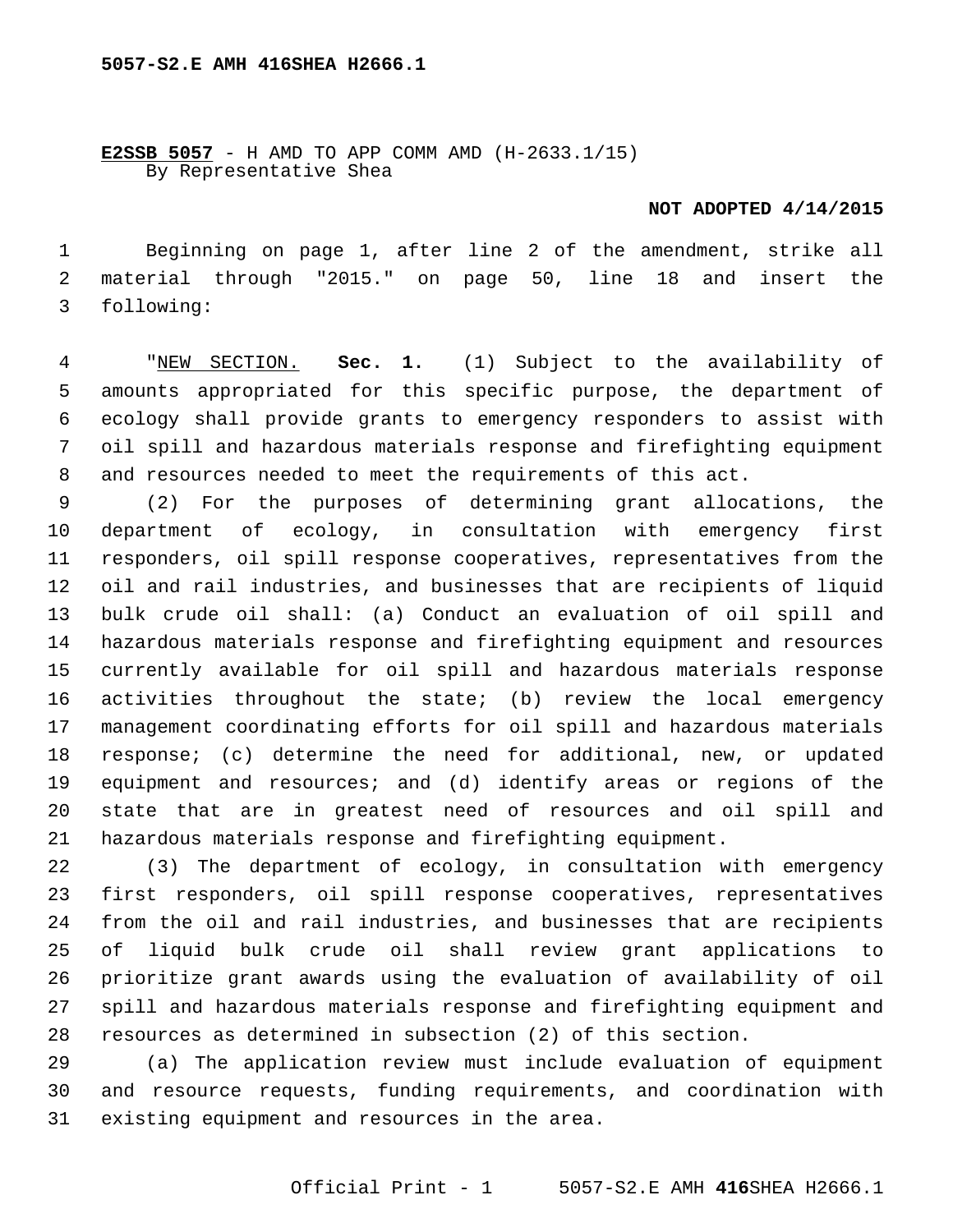(b) Funding must be prioritized for applicants from areas where the need for firefighting and oil spill and hazardous materials response equipment is the greatest as determined in subsection (2) of 4 this section.

 (c) Grants must be coordinated to maximize currently existing equipment and resources that have been put in place by first 7 responders and industry.

 **Sec. 2.** RCW 82.23B.010 and 1992 c 73 s 6 are each amended to 9 read as follows:

10 ((Unless the context clearly requires otherwise, the definitions 11 in this section apply throughout this chapter.)) The definitions in 12 this section apply throughout this chapter unless the context clearly 13 requires otherwise.

 (1) "Barrel" means a unit of measurement of volume equal to forty-two United States gallons of crude oil or petroleum product.

 (2) "Bulk oil terminal" means a facility of any kind, other than a waterborne vessel, that is used for transferring crude oil from a 18 tank car.

 (3) "Crude oil" means any naturally occurring liquid hydrocarbons at atmospheric temperature and pressure coming from the earth, 21 including condensate and natural gasoline.

22  $((+3))$   $(4)$  "Department" means the department of revenue.

23  $((+4))$  (5) "Marine terminal" means a facility of any kind, other than a waterborne vessel, that is used for transferring crude oil or petroleum products to or from a waterborne vessel or barge.

 (( $\left(\frac{1}{5}\right)$ ) (6) "Navigable waters" means those waters of the state and their adjoining shorelines that are subject to the ebb and flow of the tide, including the Columbia and Snake rivers.

29  $((+6))$   $(7)$  "Person" has the meaning provided in RCW 82.04.030.

 $((+7+))$   $(8)$  "Petroleum product" means any liquid hydrocarbons at atmospheric temperature and pressure that are the product of the fractionation, distillation, or other refining or processing of crude oil, and that are used as, useable as, or may be refined as a fuel or fuel blendstock, including but not limited to, gasoline, diesel fuel, aviation fuel, bunker fuel, and fuels containing a blend of alcohol and petroleum.36

 ( $(48)$ ))  $(9)$  "Tank car" means a rail car, the body of which consists of a tank for transporting liquids.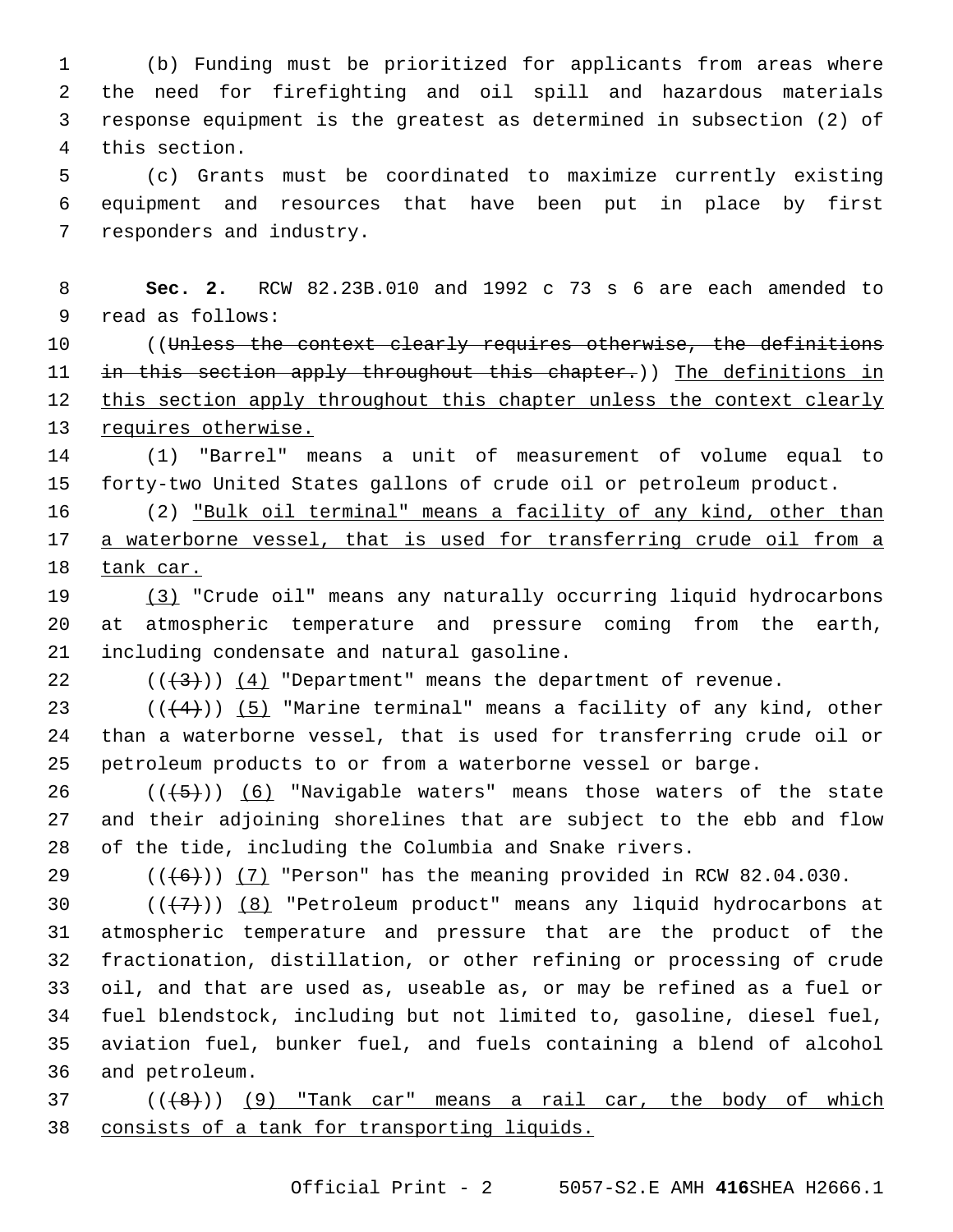1 (10) "Taxpayer" means the person owning crude oil or petroleum 2 products immediately after receipt of the same into the storage tanks 3 of a marine or bulk oil terminal in this state ((from a waterborne 4 vessel or barge)) and who is liable for the taxes imposed by this 5 chapter.

 $((+9))$   $(11)$  "Waterborne vessel or barge" means any ship, barge, or other watercraft capable of travelling on the navigable waters of this state and capable of transporting any crude oil or petroleum product in quantities of ten thousand gallons or more for purposes other than providing fuel for its motor or engine.

11 **Sec. 3.** RCW 82.23B.020 and 2006 c 256 s 2 are each amended to 12 read as follows:

13 (1) An oil spill response tax is imposed on the privilege of 14 receiving: (a) Crude oil or petroleum products at a marine terminal 15 within this state from a waterborne vessel or barge operating on the 16 navigable waters of this state; and (b) crude oil at a bulk oil 17 terminal within this state from a tank car. The tax imposed in this 18 section is levied upon the owner of the crude oil or petroleum 19 products immediately after receipt of the same into the storage tanks 20 of a marine or bulk oil terminal from a tank car or waterborne vessel 21 or barge at the rate of one cent per barrel of crude oil or petroleum 22 product received.

 (2) In addition to the tax imposed in subsection (1) of this section, an oil spill administration tax is imposed on the privilege 25 of receiving: (a) Crude oil or petroleum products at a marine terminal within this state from a waterborne vessel or barge 27 operating on the navigable waters of this state; and (b) crude oil at a bulk oil terminal within this state from a tank car. The tax imposed in this section is levied upon the owner of the crude oil or petroleum products immediately after receipt of the same into the 31 storage tanks of a marine or bulk oil terminal from a tank car or waterborne vessel or barge at the rate of four cents per barrel of 33 crude oil or petroleum product.

34 (3) The taxes imposed by this chapter ((shall)) must be collected 35 by the marine or bulk oil terminal operator from the taxpayer. If any 36 person charged with collecting the taxes fails to bill the taxpayer 37 for the taxes, or in the alternative has not notified the taxpayer in 38 writing of the ((imposition of the)) taxes imposed, or having 39 collected the taxes, fails to pay them to the department in the Official Print - 3 5057-S2.E AMH **416**SHEA H2666.1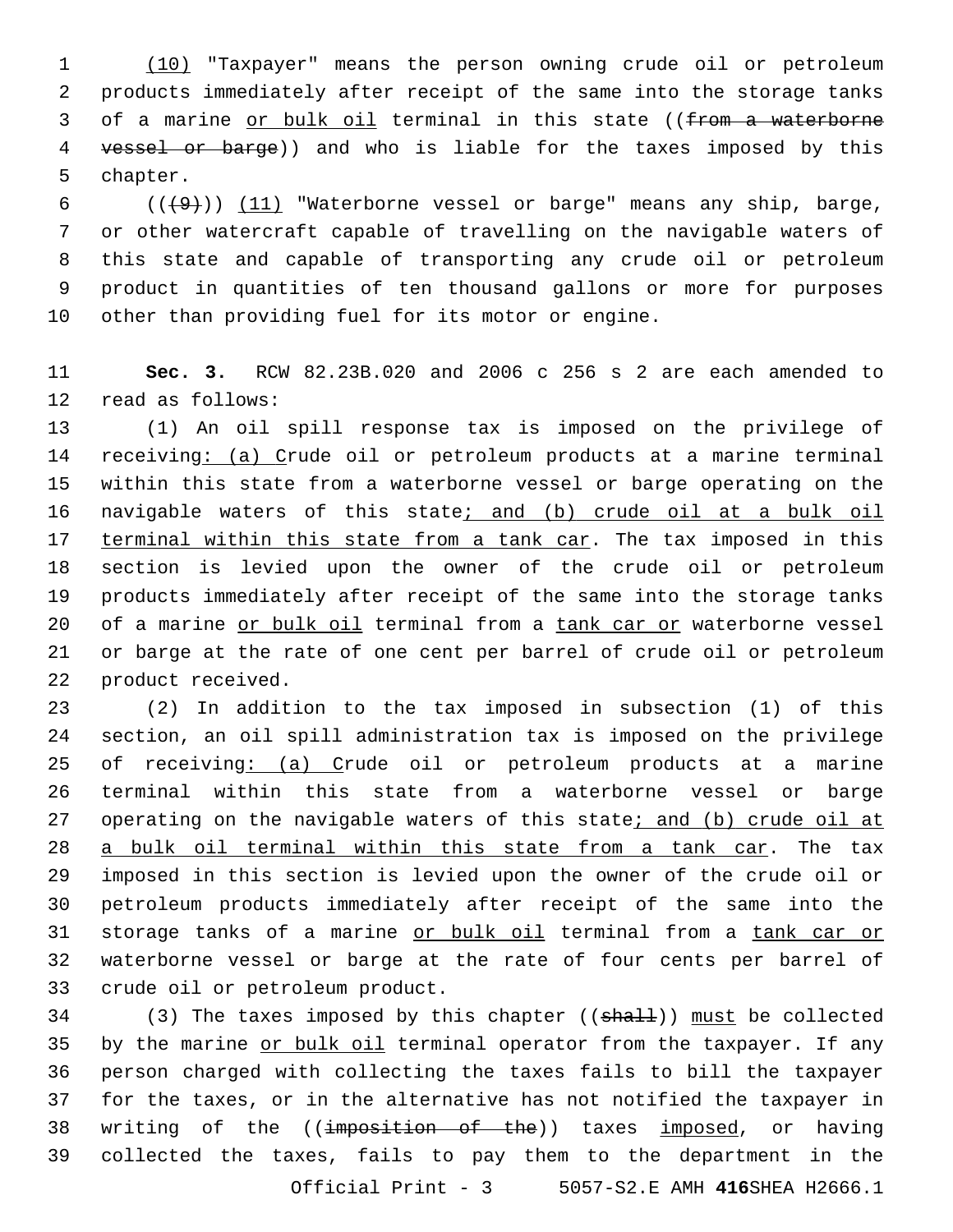1 manner prescribed by this chapter, whether such failure is the result 2 of the person's own acts or the result of acts or conditions beyond 3 the person's control, he or she  $((shall))$ , nevertheless,  $((be))$  is 4 personally liable to the state for the amount of the taxes. Payment 5 of the taxes by the owner to a marine or bulk oil terminal operator 6 ((shall)) must relieve the owner from further liability for the 7 taxes.

8 (4) Taxes collected under this chapter ((shall)) must be held in 9 trust until paid to the department. Any person collecting the taxes 10 who appropriates or converts the taxes collected ((shall be)) is 11 guilty of a gross misdemeanor if the money required to be collected 12 is not available for payment on the date payment is due. The taxes 13 required by this chapter to be collected ((shall)) must be stated 14 separately from other charges made by the marine or bulk oil terminal 15 operator in any invoice or other statement of account provided to the 16 taxpayer.

 (5) If a taxpayer fails to pay the taxes imposed by this chapter to the person charged with collection of the taxes and the person charged with collection fails to pay the taxes to the department, the department may, in its discretion, proceed directly against the 21 taxpayer for collection of the taxes.

22 (6) The taxes ((shall be)) are due from the marine or bulk oil 23 terminal operator, along with reports and returns on forms prescribed 24 by the department, within twenty-five days after the end of the month 25 in which the taxable activity occurs.

 (7) The amount of taxes, until paid by the taxpayer to the marine 27 or bulk oil terminal operator or to the department, ((shall)) 28 constitute a debt from the taxpayer to the marine or bulk oil terminal operator. Any person required to collect the taxes under this chapter who, with intent to violate the provisions of this chapter, fails or refuses to do so as required and any taxpayer who 32 refuses to pay any taxes due under this chapter( $(-$ shall be)) is guilty of a misdemeanor as provided in chapter 9A.20 RCW.

 (8) Upon prior approval of the department, the taxpayer may pay the taxes imposed by this chapter directly to the department. The 36 department ((shall)) must give its approval for direct payment under this section whenever it appears, in the department's judgment, that direct payment will enhance the administration of the taxes imposed 39 under this chapter. The department ((shall)) must provide by rule for the issuance of a direct payment certificate to any taxpayer Official Print - 4 5057-S2.E AMH **416**SHEA H2666.1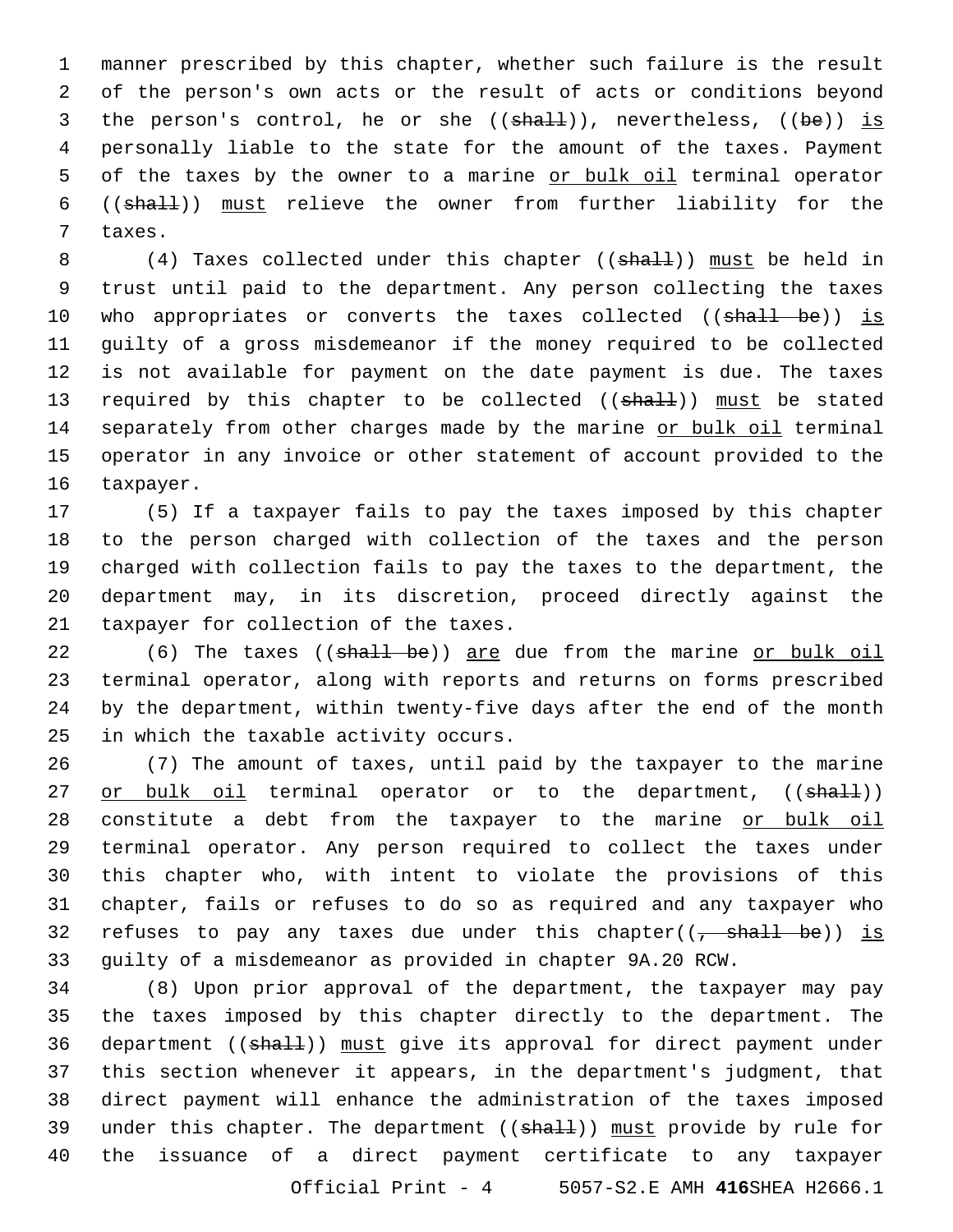1 qualifying for direct payment of the taxes. Good faith acceptance of 2 a direct payment certificate by a terminal operator ((shall)) must 3 relieve the marine or bulk oil terminal operator from any liability 4 for the collection or payment of the taxes imposed under this 5 chapter.

 (9) All receipts from the tax imposed in subsection (1) of this 7 section ((shall)) must be deposited into the state oil spill response account. All receipts from the tax imposed in subsection (2) of this section shall be deposited into the oil spill prevention account.

 (10) Within forty-five days after the end of each calendar 11 quarter, the office of financial management (( $\frac{1}{n}$ )) must determine the balance of the oil spill response account as of the last day of that calendar quarter. Balance determinations by the office of 14 financial management under this section are final and ((shall)) may not be used to challenge the validity of any tax imposed under this 16 chapter. The office of financial management ((shall)) must promptly notify the departments of revenue and ecology of the account balance once a determination is made. For each subsequent calendar quarter, the tax imposed by subsection (1) of this section shall be imposed 20 during the entire calendar quarter unless:

21 (a) Tax was imposed under subsection (1) of this section during 22 the immediately preceding calendar quarter, and the most recent 23 quarterly balance is more than nine million dollars; or

24 (b) Tax was not imposed under subsection (1) of this section 25 during the immediately preceding calendar quarter, and the most 26 recent quarterly balance is more than eight million dollars.

27 **Sec. 4.** RCW 82.23B.030 and 1992 c 73 s 9 are each amended to read as follows:28

29 The taxes imposed under this chapter ((shall)) only apply to the 30 first receipt of crude oil or petroleum products at a marine or bulk 31 oil terminal in this state and not to the later transporting and 32 subsequent receipt of the same oil or petroleum product, whether in 33 the form originally received at a marine or bulk oil terminal in this 34 state or after refining or other processing.

35 **Sec. 5.** RCW 82.23B.040 and 1992 c 73 s 10 are each amended to 36 read as follows:

37 Credit ((shall)) must be allowed against the taxes imposed under 38 this chapter for any crude oil or petroleum products received at a Official Print - 5 5057-S2.E AMH **416**SHEA H2666.1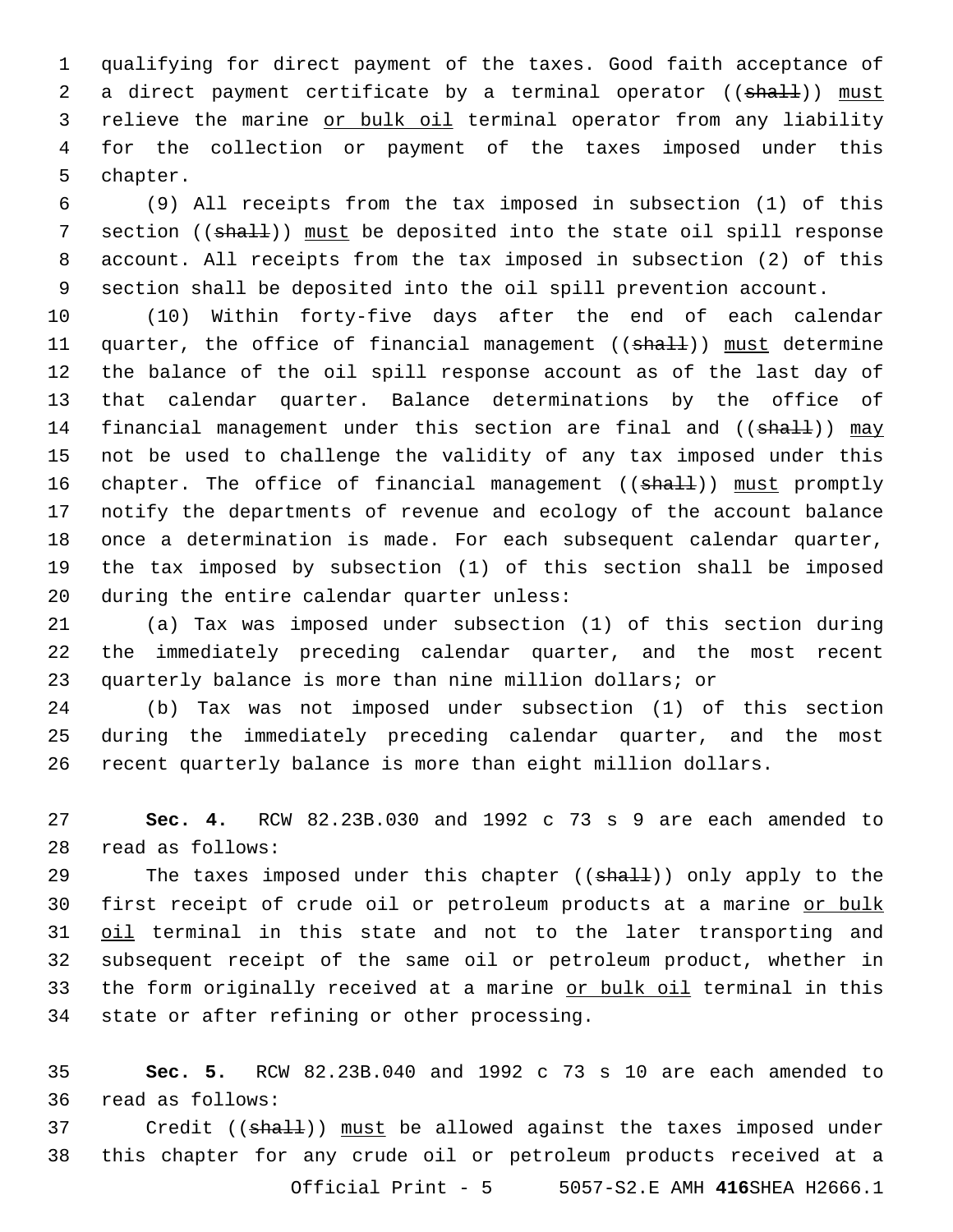marine or bulk oil terminal and subsequently exported from or sold 2 for export from the state.

 NEW SECTION. **Sec. 6.** A new section is added to chapter 90.56 4 RCW to read as follows:

 (1) A facility that receives crude oil from a railroad car must provide advance notice to the department that the facility will receive crude oil from a railroad car, as provided in this section. The advance notice must include the route taken to the facility within the state, if known, and the scheduled time, location, volume, and gravity of the oil, as measured by standards developed by the American petroleum institute. Each week, a facility that provides advance notice under this section must provide the required information regarding the scheduled arrival of railroad cars carrying crude oil to be received by the facility in the succeeding seven-day period. A facility is not required to provide advance notice when there is no receipt of crude oil from a railroad car scheduled for a 17 seven-day period.

 (2) The department may share information provided by a facility through the advance notice system established in this section with the state emergency management division and any county, city, tribal, port, or local government emergency response agency upon request.

 (3) The department must publish information collected under this section on a quarterly basis on the department's internet web site. The information published by the department must be aggregated on a statewide basis and may include other information available to the department including, but not limited to, place of origin, modes of transport, number of railroad cars delivering crude oil, and number and volume of spills during transport and delivery. The department must publish routes to facilities within the state, but may not include specific information about volume or gravity of oil, as measured by the standards developed by the American petroleum institute transported to any particular facility along the routes.

 (4) A facility providing advance notice under this section is not responsible for meeting advance notice time frame requirements under subsection (1) of this section in the event that the schedule of arrivals of railroad cars carrying crude oil changes during a seven-37 day period.

 (5) Consistent with the requirements of chapter 42.56 RCW, the department and any state, local, tribal, or public agency that Official Print - 6 5057-S2.E AMH **416**SHEA H2666.1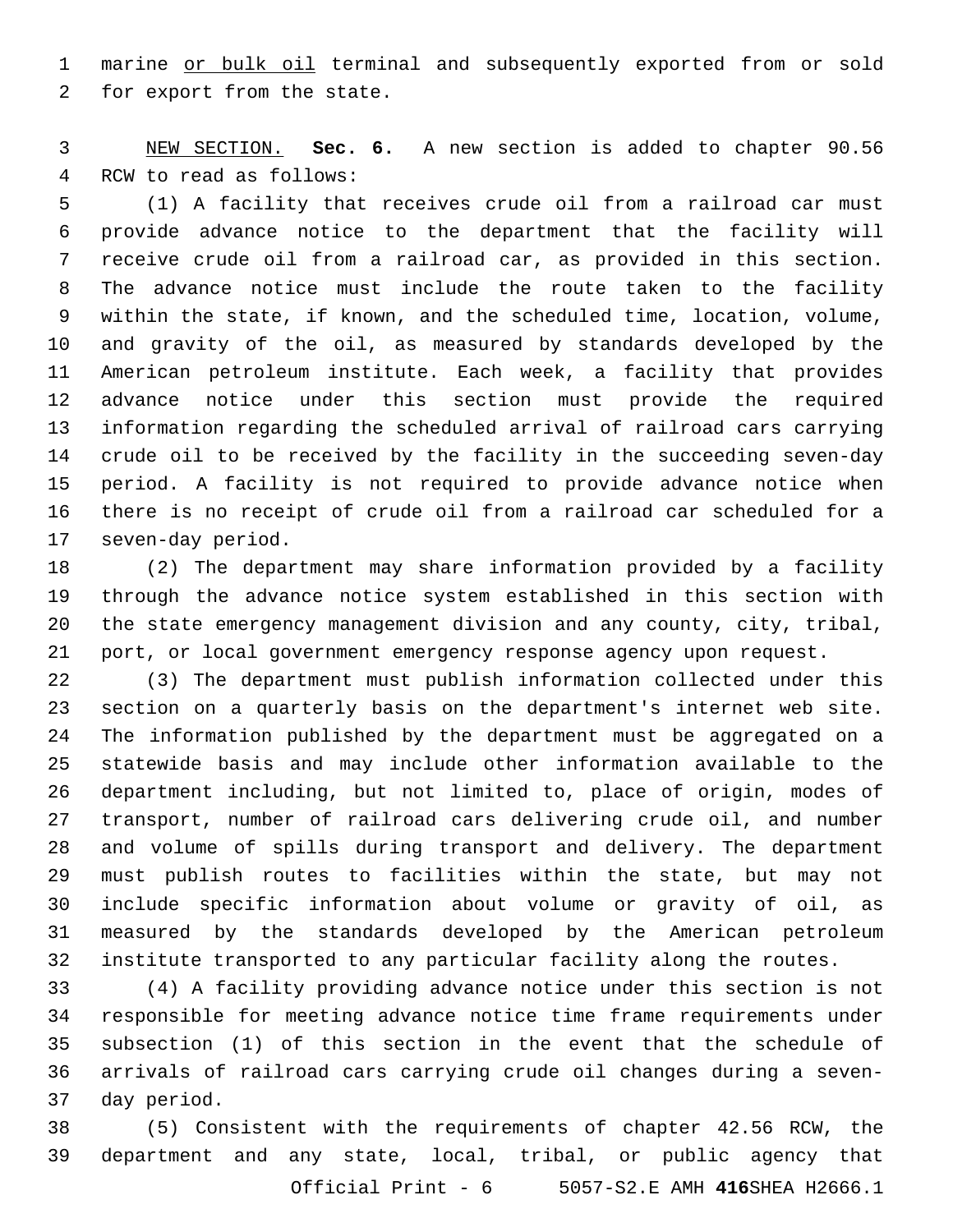receives information provided under this section may not disclose any such information to the public or to nongovernmental entities that is not aggregated and that contains proprietary, commercial, or financial information. The requirement for aggregating information does not apply when information is shared by the department with emergency response agencies as provided in subsection (2) of this 7 section.

 (6) The department shall adopt rules to implement this section. The advance notice system required in this section must be consistent with the oil transfer reporting system adopted by the department 11 pursuant to RCW 88.46.165.

 **Sec. 7.** RCW 88.40.011 and 2007 c 347 s 4 are each amended to 13 read as follows:

 The definitions in this section apply throughout this chapter 15 unless the context clearly requires otherwise.

(1) "Barge" means a vessel that is not self-propelled.

 (2) "Cargo vessel" means a self-propelled ship in commerce, other than a tank vessel, fishing vessel, or a passenger vessel, of three 19 hundred or more gross tons.

 (3) "Bulk" means material that is stored or transported in a loose, unpackaged liquid, powder, or granular form capable of being conveyed by a pipe, bucket, chute, or belt system.

 (4) "Covered vessel" means a tank vessel, cargo vessel, or 24 passenger vessel.

(5) "Department" means the department of ecology.

(6) "Director" means the director of the department of ecology.

 (7)(a) "Facility" means any structure, group of structures, equipment, pipeline, or device, other than a vessel, located on or near the navigable waters of the state that transfers oil in bulk to or from any vessel with an oil carrying capacity over two hundred fifty barrels or pipeline, that is used for producing, storing, handling, transferring, processing, or transporting oil in bulk.

 (b) A facility does not include any: (i) Railroad car, motor vehicle, or other rolling stock while transporting oil over the highways or rail lines of this state; (ii) retail motor vehicle motor fuel outlet; (iii) facility that is operated as part of an exempt agricultural activity as provided in RCW 82.04.330; (iv) underground storage tank regulated by the department or a local government under chapter 90.76 RCW; or (v) marine fuel outlet that does not dispense

Official Print - 7 5057-S2.E AMH **416**SHEA H2666.1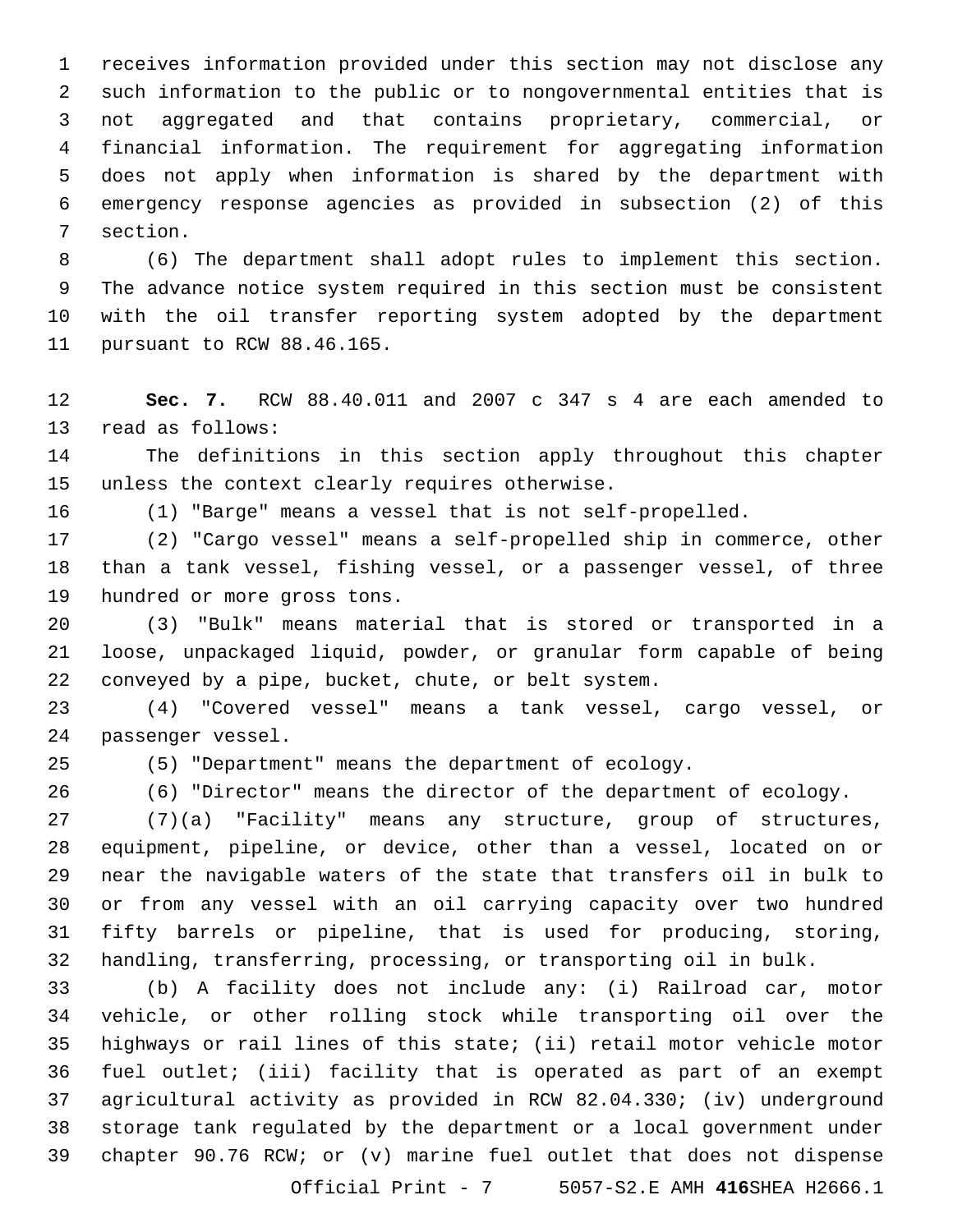more than three thousand gallons of fuel to a ship that is not a 2 covered vessel, in a single transaction.

 (8) "Fishing vessel" means a self-propelled commercial vessel of three hundred or more gross tons that is used for catching or 5 processing fish.

 (9) "Gross tons" means tonnage as determined by the United States 7 coast quard under 33 C.F.R. section 138.30.

 (10) "Hazardous substances" means any substance listed as of March 1, 2003, in Table 302.4 of 40 C.F.R. Part 302 adopted under 10 section ((101(14))) 102(a) of the federal comprehensive environmental response, compensation, and liability act of 1980, as amended by P.L. 99-499. The following are not hazardous substances for purposes of 13 this chapter:

(a) Wastes listed as F001 through F028 in Table 302.4; and

(b) Wastes listed as K001 through K136 in Table 302.4.

 (11) "Navigable waters of the state" means those waters of the state, and their adjoining shorelines, that are subject to the ebb and flow of the tide and/or are presently used, have been used in the past, or may be susceptible for use to transport intrastate, 20 interstate, or foreign commerce.

 (12) "Oil" or "oils" means oil of any kind that is liquid at 22 ((atmospheric temperature)) twenty-five degrees Celsius and one 23 atmosphere of pressure and any fractionation thereof, including, but 24 not limited to, crude oil, bitumen, synthetic crude oil, natural gas well condensate, petroleum, gasoline, fuel oil, diesel oil, biological oils and blends, oil sludge, oil refuse, and oil mixed with wastes other than dredged spoil. Oil does not include any substance listed as of March 1, 2003, in Table 302.4 of 40 C.F.R. 29 Part 302 adopted under section  $((101(14))$  102(a) of the federal comprehensive environmental response, compensation, and liability act 31 of 1980, as amended by P.L. 99-499.

 (13) "Offshore facility" means any facility located in, on, or under any of the navigable waters of the state, but does not include a facility any part of which is located in, on, or under any land of 35 the state, other than submerged land.

 (14) "Onshore facility" means any facility any part of which is located in, on, or under any land of the state, other than submerged land, that because of its location, could reasonably be expected to cause substantial harm to the environment by discharging oil into or on the navigable waters of the state or the adjoining shorelines.

Official Print - 8 5057-S2.E AMH **416**SHEA H2666.1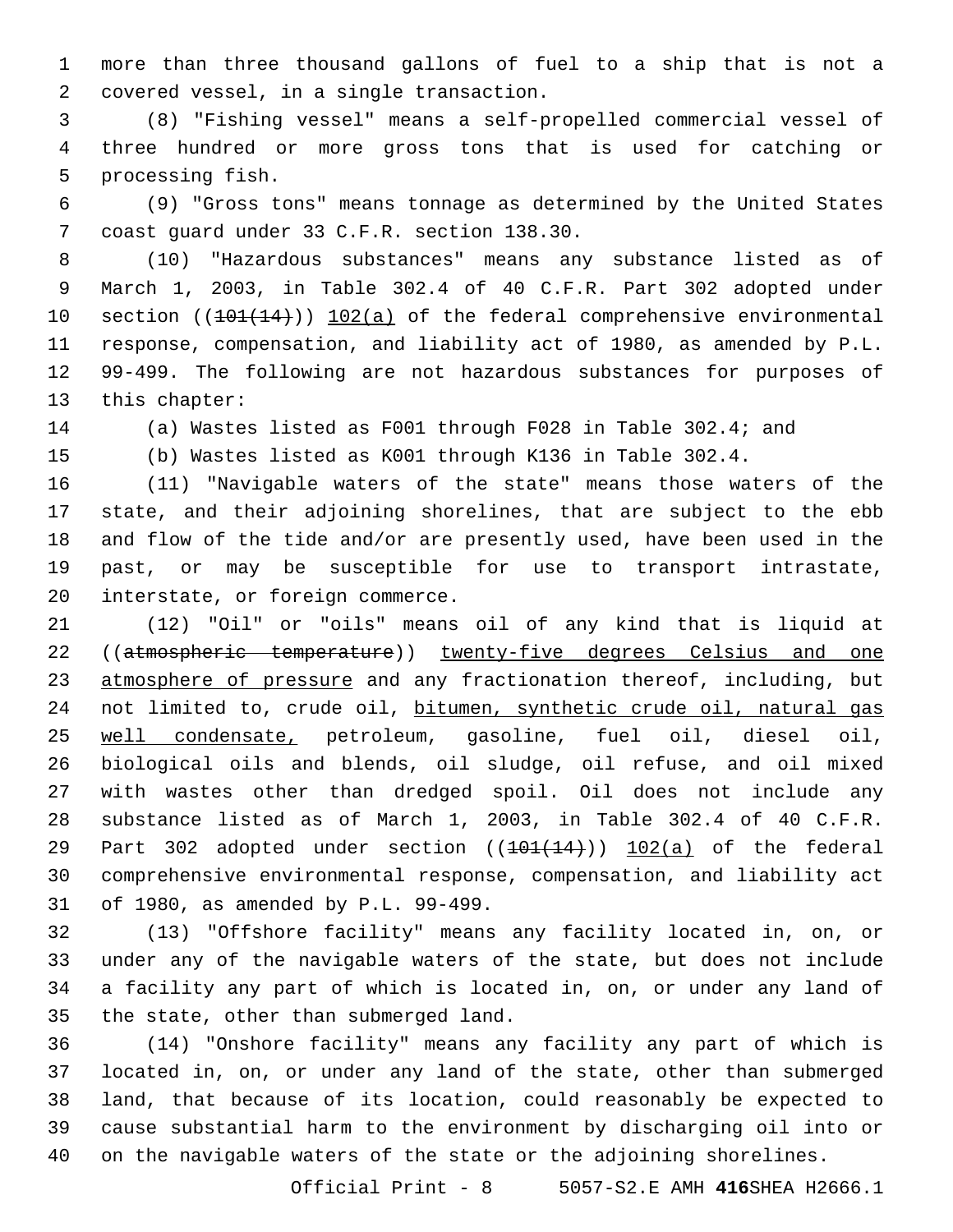(15)(a) "Owner or operator" means (i) in the case of a vessel, any person owning, operating, or chartering by demise, the vessel; (ii) in the case of an onshore or offshore facility, any person owning or operating the facility; and (iii) in the case of an abandoned vessel or onshore or offshore facility, the person who owned or operated the vessel or facility immediately before its 7 abandonment.

 (b) "Operator" does not include any person who owns the land underlying a facility if the person is not involved in the operations 10 of the facility.

 (16) "Passenger vessel" means a ship of three hundred or more gross tons with a fuel capacity of at least six thousand gallons 13 carrying passengers for compensation.

 (17) "Ship" means any boat, ship, vessel, barge, or other 15 floating craft of any kind.

 (18) "Spill" means an unauthorized discharge of oil into the 17 waters of the state.

 (19) "Tank vessel" means a ship that is constructed or adapted to carry, or that carries, oil in bulk as cargo or cargo residue, and 20 that:

21 (a) Operates on the waters of the state; or

 (b) Transfers oil in a port or place subject to the jurisdiction 23 of this state.

 (20) "Waters of the state" includes lakes, rivers, ponds, streams, inland waters, underground water, salt waters, estuaries, tidal flats, beaches and lands adjoining the seacoast of the state, sewers, and all other surface waters and watercourses within the 28 jurisdiction of the state of Washington.

 **Sec. 8.** RCW 88.46.010 and 2011 c 122 s 1 are each reenacted and 30 amended to read as follows:

 The definitions in this section apply throughout this chapter 32 unless the context clearly requires otherwise.

 (1) "Best achievable protection" means the highest level of protection that can be achieved through the use of the best achievable technology and those staffing levels, training procedures, and operational methods that provide the greatest degree of protection achievable. The director's determination of best achievable protection shall be guided by the critical need to protect the state's natural resources and waters, while considering:

Official Print - 9 5057-S2.E AMH **416**SHEA H2666.1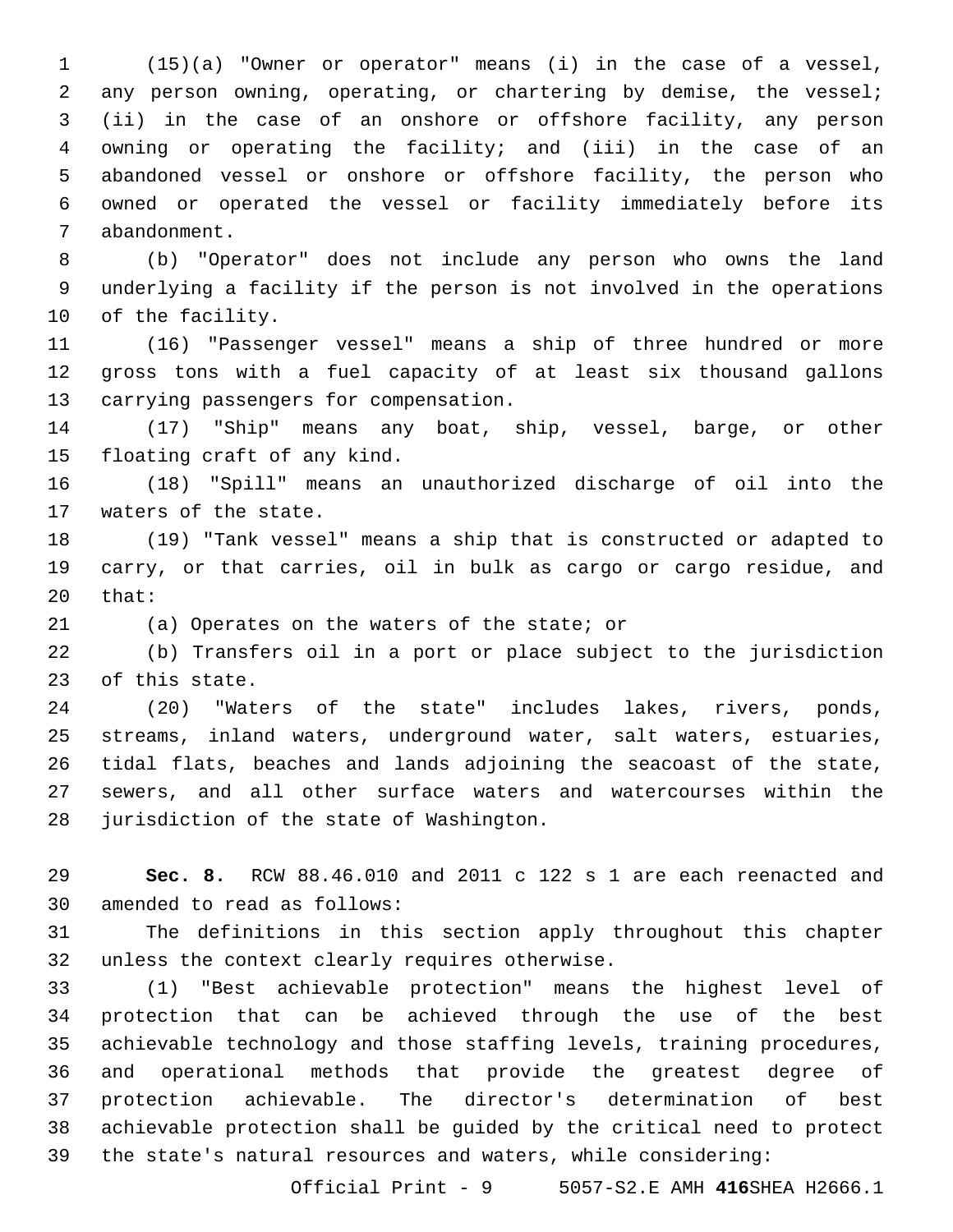(a) The additional protection provided by the measures;

(b) The technological achievability of the measures; and

3 (c) The cost of the measures.

 (2)(a) "Best achievable technology" means the technology that provides the greatest degree of protection taking into consideration:

 (i) Processes that are being developed, or could feasibly be developed, given overall reasonable expenditures on research and 8 development; and

9 (ii) Processes that are currently in use.

 (b) In determining what is best achievable technology, the director shall consider the effectiveness, engineering feasibility, 12 and commercial availability of the technology.

 (3) "Bulk" means material that is stored or transported in a loose, unpackaged liquid, powder, or granular form capable of being conveyed by a pipe, bucket, chute, or belt system.

 (4) "Cargo vessel" means a self-propelled ship in commerce, other than a tank vessel or a passenger vessel, of three hundred or more gross tons, including but not limited to, commercial fish processing 19 vessels and freighters.

 (5) "Covered vessel" means a tank vessel, cargo vessel, or 21 passenger vessel.

(6) "Department" means the department of ecology.

(7) "Director" means the director of the department of ecology.

 (8) "Discharge" means any spilling, leaking, pumping, pouring, 25 emitting, emptying, or dumping.

 (9)(a) "Facility" means any structure, group of structures, equipment, pipeline, or device, other than a vessel, located on or near the navigable waters of the state that transfers oil in bulk to or from a tank vessel or pipeline, that is used for producing, storing, handling, transferring, processing, or transporting oil in 31 bulk.

 (b) A facility does not include any: (i) Railroad car, motor vehicle, or other rolling stock while transporting oil over the highways or rail lines of this state; (ii) retail motor vehicle motor fuel outlet; (iii) facility that is operated as part of an exempt agricultural activity as provided in RCW 82.04.330; (iv) underground storage tank regulated by the department or a local government under chapter 90.76 RCW; or (v) marine fuel outlet that does not dispense more than three thousand gallons of fuel to a ship that is not a 40 covered vessel, in a single transaction.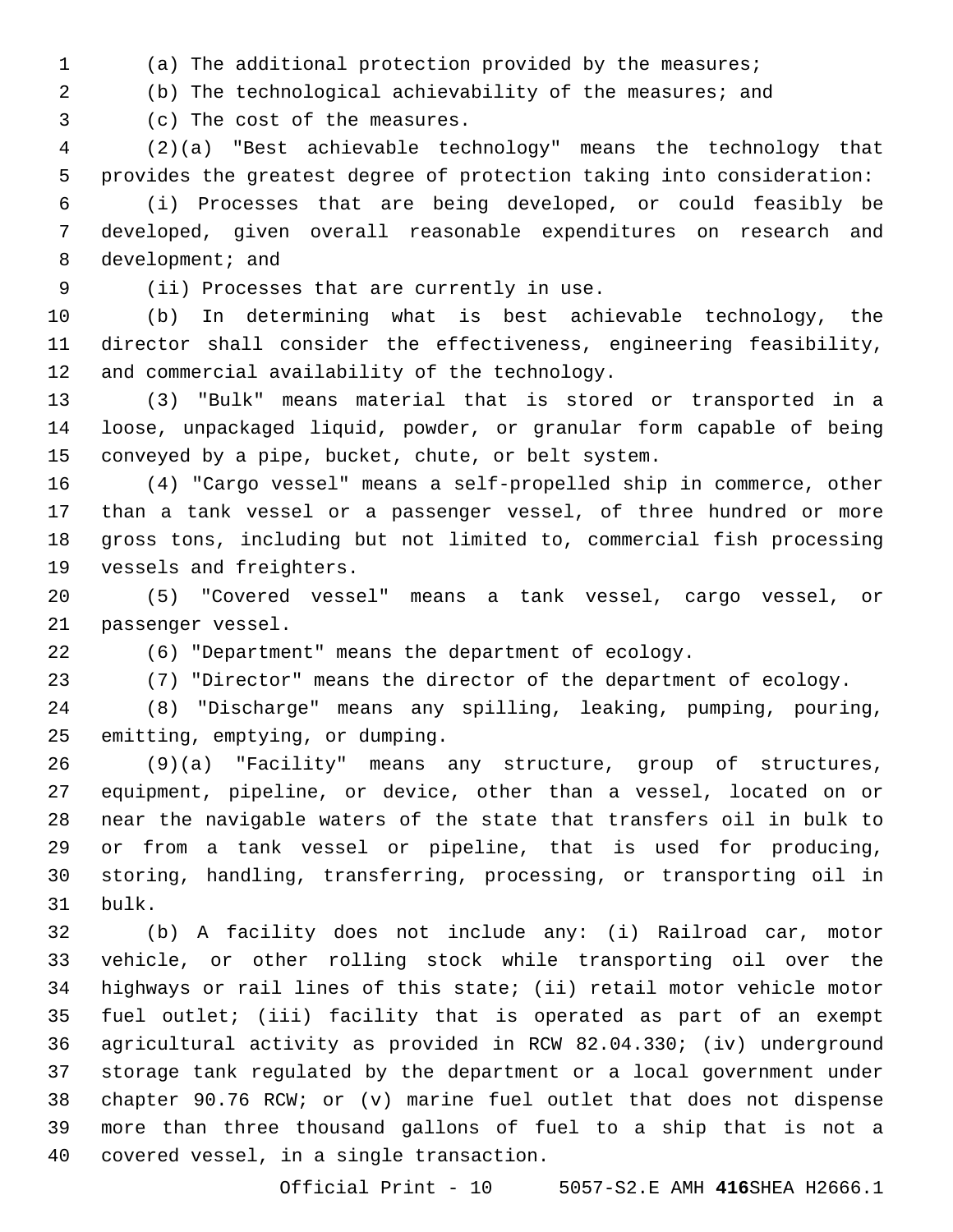(10) "Marine facility" means any facility used for tank vessel wharfage or anchorage, including any equipment used for the purpose of handling or transferring oil in bulk to or from a tank vessel.

 (11) "Navigable waters of the state" means those waters of the state, and their adjoining shorelines, that are subject to the ebb and flow of the tide and/or are presently used, have been used in the past, or may be susceptible for use to transport intrastate, 8 interstate, or foreign commerce.

 (12) "Offshore facility" means any facility located in, on, or under any of the navigable waters of the state, but does not include a facility any part of which is located in, on, or under any land of the state, other than submerged land. "Offshore facility" does not 13 include a marine facility.

 (13) "Oil" or "oils" means oil of any kind that is liquid at ((atmospheric temperature)) twenty-five degrees Celsius and one 16 atmosphere of pressure and any fractionation thereof, including, but not limited to, crude oil, bitumen, synthetic crude oil, natural gas well condensate, petroleum, gasoline, fuel oil, diesel oil, biological oils and blends, oil sludge, oil refuse, and oil mixed with wastes other than dredged spoil. Oil does not include any substance listed in Table 302.4 of 40 C.F.R. Part 302 adopted August 22 14, 1989, under section  $(101(14))$  102(a) of the federal comprehensive environmental response, compensation, and liability act 24 of 1980, as amended by P.L. 99-499.

 (14) "Onshore facility" means any facility any part of which is located in, on, or under any land of the state, other than submerged land, that because of its location, could reasonably be expected to cause substantial harm to the environment by discharging oil into or on the navigable waters of the state or the adjoining shorelines.

 (15)(a) "Owner or operator" means (i) in the case of a vessel, any person owning, operating, or chartering by demise, the vessel; (ii) in the case of an onshore or offshore facility, any person owning or operating the facility; and (iii) in the case of an abandoned vessel or onshore or offshore facility, the person who owned or operated the vessel or facility immediately before its 36 abandonment.

 (b) "Operator" does not include any person who owns the land underlying a facility if the person is not involved in the operations 39 of the facility.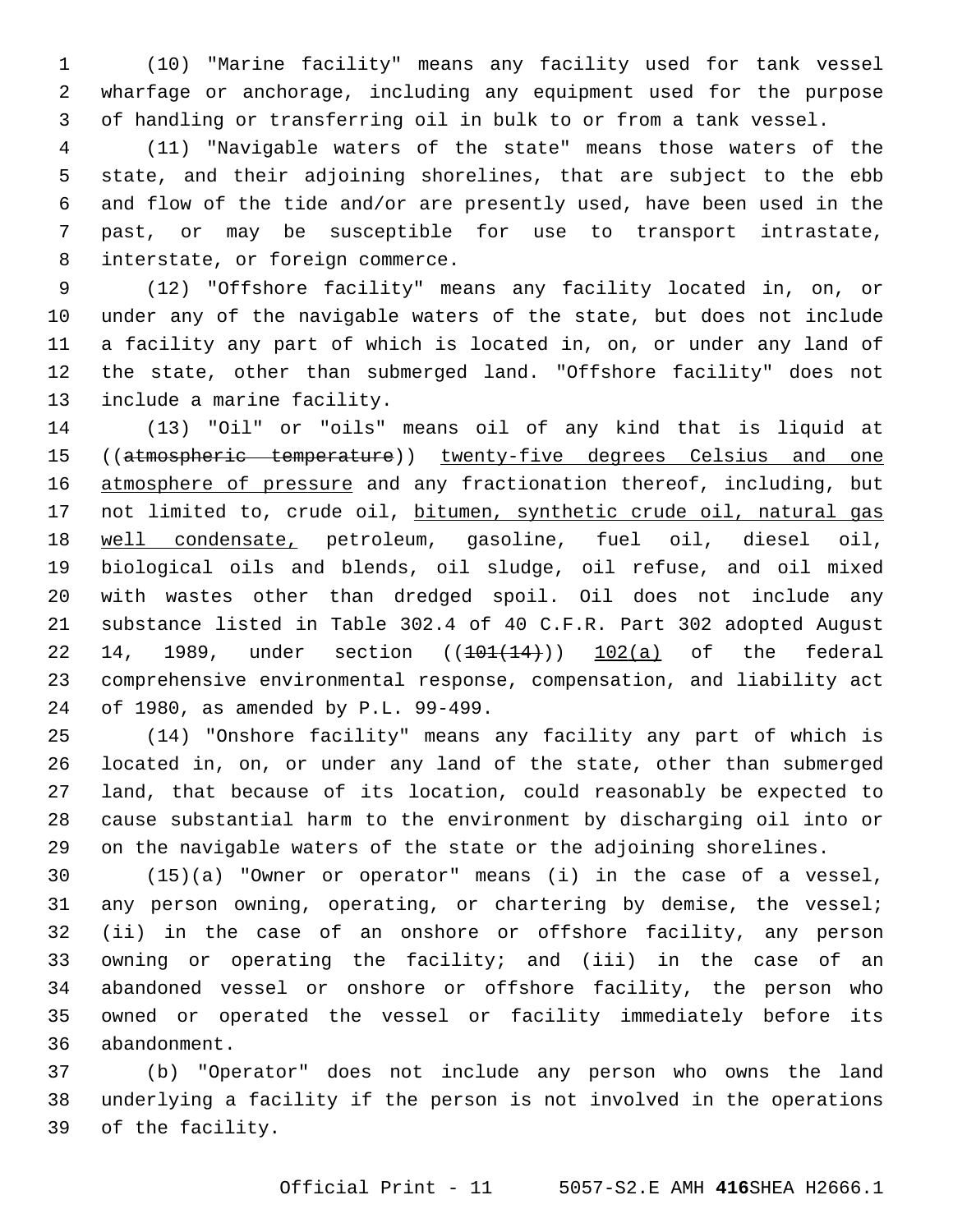(16) "Passenger vessel" means a ship of three hundred or more gross tons with a fuel capacity of at least six thousand gallons carrying passengers for compensation.3

 (17) "Person" means any political subdivision, government agency, municipality, industry, public or private corporation, copartnership, association, firm, individual, or any other entity whatsoever.

 (18) "Race Rocks light" means the nautical landmark located southwest of the city of Victoria, British Columbia.

 (19) "Regional vessels of opportunity response group" means a group of nondedicated vessels participating in a vessels of opportunity response system to respond when needed and available to 12 spills in a defined geographic area.

 (20) "Severe weather conditions" means observed nautical conditions with sustained winds measured at forty knots and wave heights measured between twelve and eighteen feet.

 (21) "Ship" means any boat, ship, vessel, barge, or other 17 floating craft of any kind.

 (22) "Spill" means an unauthorized discharge of oil into the 19 waters of the state.

 (23) "Strait of Juan de Fuca" means waters off the northern coast of the Olympic Peninsula seaward of a line drawn from New Dungeness light in Clallam county to Discovery Island light on Vancouver 23 Island, British Columbia, Canada.

 (24) "Tank vessel" means a ship that is constructed or adapted to carry, or that carries, oil in bulk as cargo or cargo residue, and that:

27 (a) Operates on the waters of the state; or

 (b) Transfers oil in a port or place subject to the jurisdiction 29 of this state.

 (25) "Umbrella plan holder" means a nonprofit corporation established consistent with this chapter for the purposes of providing oil spill response and contingency plan coverage.

 (26) "Vessel emergency" means a substantial threat of pollution originating from a covered vessel, including loss or serious degradation of propulsion, steering, means of navigation, primary electrical generating capability, and seakeeping capability.

 (27) "Vessels of opportunity response system" means nondedicated boats and operators, including fishing and other vessels, that are under contract with and equipped by contingency plan holders to assist with oil spill response activities, including on-water oil

Official Print - 12 5057-S2.E AMH **416**SHEA H2666.1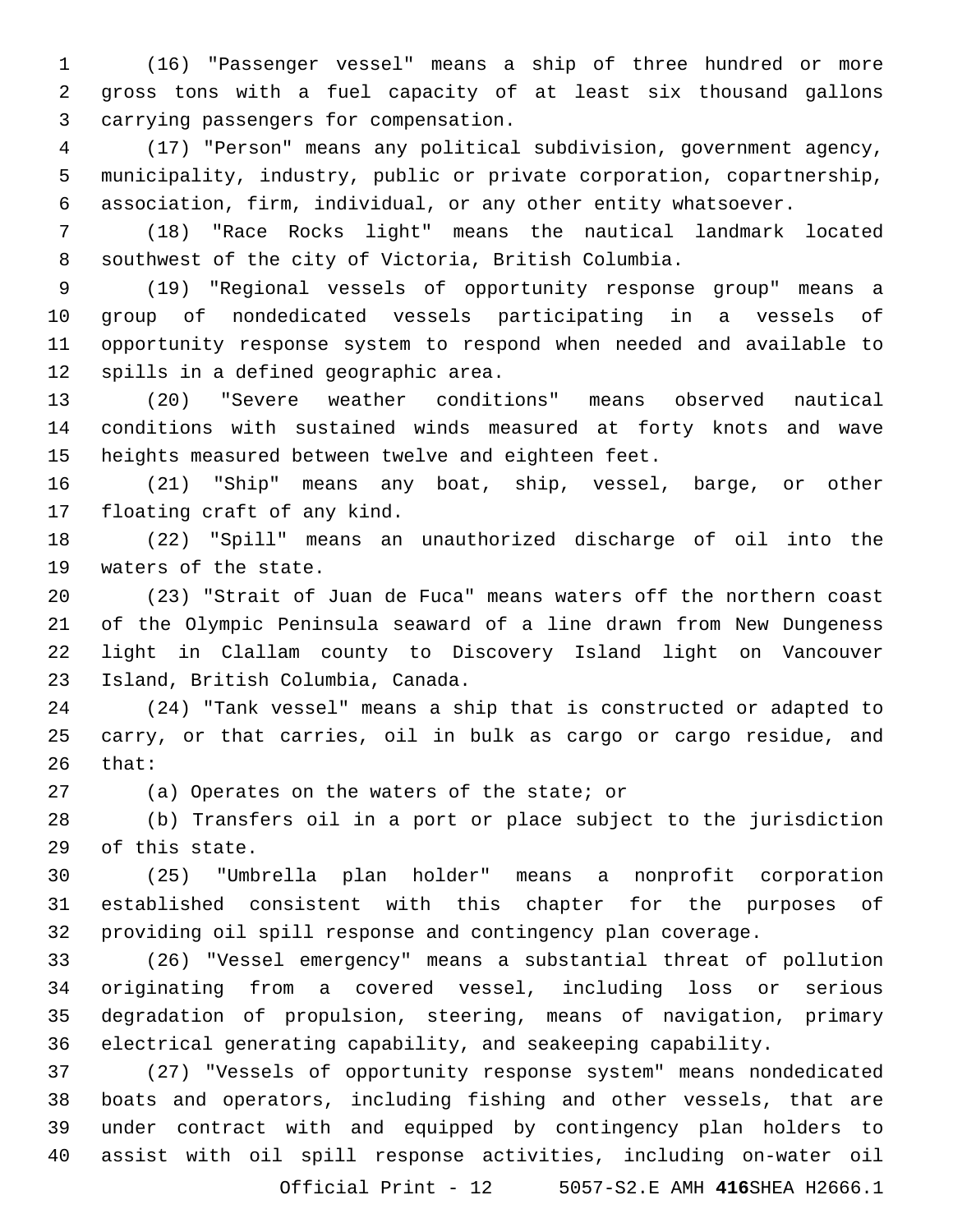recovery in the near shore environment and the placement of oil spill 2 containment booms to protect sensitive habitats.

 (28) "Volunteer coordination system" means an oil spill response system that, before a spill occurs, prepares for the coordination of volunteers to assist with appropriate oil spill response activities, which may include shoreline protection and cleanup, wildlife recovery, field observation, light construction, facility maintenance, donations management, clerical support, and other 9 aspects of a spill response.

 (29) "Waters of the state" includes lakes, rivers, ponds, streams, inland waters, underground water, salt waters, estuaries, tidal flats, beaches and lands adjoining the seacoast of the state, sewers, and all other surface waters and watercourses within the 14 jurisdiction of the state of Washington.

 (30) "Worst case spill" means: (a) In the case of a vessel, a spill of the entire cargo and fuel of the vessel complicated by adverse weather conditions; and (b) in the case of an onshore or offshore facility, the largest foreseeable spill in adverse weather conditions.19

 **Sec. 9.** RCW 90.56.010 and 2007 c 347 s 6 are each amended to 21 read as follows:

 The definitions in this section apply throughout this chapter 23 unless the context clearly requires otherwise.

 (1) "Best achievable protection" means the highest level of protection that can be achieved through the use of the best achievable technology and those staffing levels, training procedures, and operational methods that provide the greatest degree of protection achievable. The director's determination of best achievable protection shall be guided by the critical need to protect the state's natural resources and waters, while considering (a) the additional protection provided by the measures; (b) the technological achievability of the measures; and (c) the cost of the measures.

 (2) "Best achievable technology" means the technology that provides the greatest degree of protection taking into consideration (a) processes that are being developed, or could feasibly be developed, given overall reasonable expenditures on research and development, and (b) processes that are currently in use. In determining what is best achievable technology, the director shall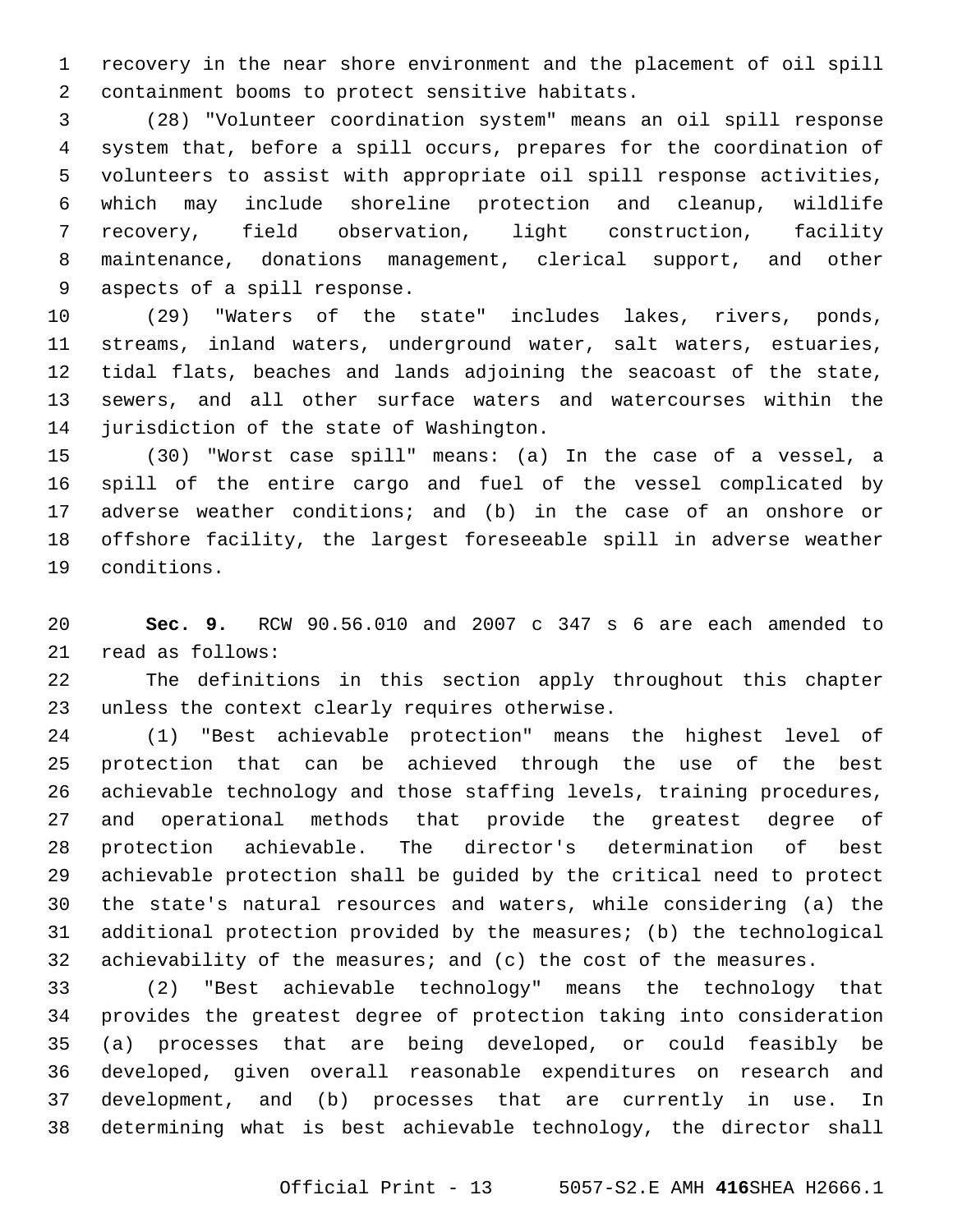consider the effectiveness, engineering feasibility, and commercial 2 availability of the technology.

(3) "Board" means the pollution control hearings board.

 (4) "Cargo vessel" means a self-propelled ship in commerce, other than a tank vessel or a passenger vessel, three hundred or more gross tons, including but not limited to, commercial fish processing 7 vessels and freighters.

 (5) "Bulk" means material that is stored or transported in a loose, unpackaged liquid, powder, or granular form capable of being conveyed by a pipe, bucket, chute, or belt system.

 (6) "Committee" means the preassessment screening committee 12 established under RCW 90.48.368.

 (7) "Covered vessel" means a tank vessel, cargo vessel, or 14 passenger vessel.

(8) "Department" means the department of ecology.

(9) "Director" means the director of the department of ecology.

 (10) "Discharge" means any spilling, leaking, pumping, pouring, 18 emitting, emptying, or dumping.

 (11)(a) "Facility" means any structure, group of structures, equipment, pipeline, or device, other than a vessel, located on or near the navigable waters of the state that transfers oil in bulk to or from a tank vessel or pipeline, that is used for producing, storing, handling, transferring, processing, or transporting oil in 24 bulk.

 (b) A facility does not include any: (i) Railroad car, motor vehicle, or other rolling stock while transporting oil over the highways or rail lines of this state; (ii) underground storage tank regulated by the department or a local government under chapter 90.76 RCW; (iii) motor vehicle motor fuel outlet; (iv) facility that is operated as part of an exempt agricultural activity as provided in RCW 82.04.330; or (v) marine fuel outlet that does not dispense more than three thousand gallons of fuel to a ship that is not a covered 33 vessel, in a single transaction.

 (12) "Fund" means the state coastal protection fund as provided 35 in RCW 90.48.390 and 90.48.400.

 (13) "Having control over oil" shall include but not be limited to any person using, storing, or transporting oil immediately prior to entry of such oil into the waters of the state, and shall specifically include carriers and bailees of such oil.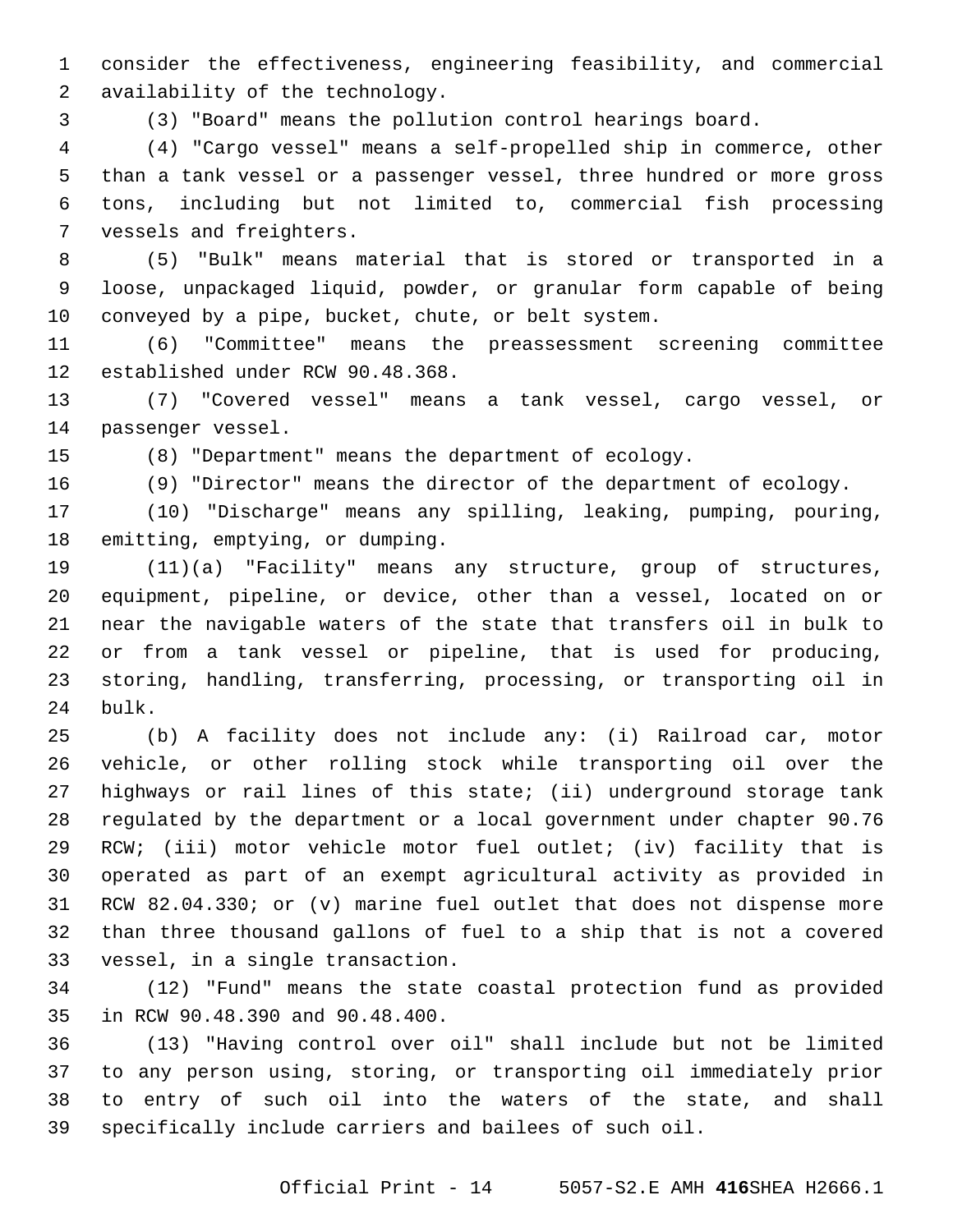(14) "Marine facility" means any facility used for tank vessel wharfage or anchorage, including any equipment used for the purpose of handling or transferring oil in bulk to or from a tank vessel.

 (15) "Navigable waters of the state" means those waters of the state, and their adjoining shorelines, that are subject to the ebb and flow of the tide and/or are presently used, have been used in the past, or may be susceptible for use to transport intrastate, 8 interstate, or foreign commerce.

 (16) "Necessary expenses" means the expenses incurred by the department and assisting state agencies for (a) investigating the source of the discharge; (b) investigating the extent of the environmental damage caused by the discharge; (c) conducting actions necessary to clean up the discharge; (d) conducting predamage and damage assessment studies; and (e) enforcing the provisions of this chapter and collecting for damages caused by a discharge.

 (17) "Oil" or "oils" means oil of any kind that is liquid at ((atmospheric temperature)) twenty-five degrees Celsius and one 18 atmosphere of pressure and any fractionation thereof, including, but 19 not limited to, crude oil, bitumen, synthetic crude oil, natural gas well condensate, petroleum, gasoline, fuel oil, diesel oil, biological oils and blends, oil sludge, oil refuse, and oil mixed with wastes other than dredged spoil. Oil does not include any substance listed in Table 302.4 of 40 C.F.R. Part 302 adopted August 24 14, 1989, under section  $((101(14))$   $102(a)$  of the federal comprehensive environmental response, compensation, and liability act of 1980, as amended by P.L. 99-499.26

 (18) "Offshore facility" means any facility located in, on, or under any of the navigable waters of the state, but does not include a facility any part of which is located in, on, or under any land of 30 the state, other than submerged land.

 (19) "Onshore facility" means any facility any part of which is located in, on, or under any land of the state, other than submerged land, that because of its location, could reasonably be expected to cause substantial harm to the environment by discharging oil into or on the navigable waters of the state or the adjoining shorelines.

 (20)(a) "Owner or operator" means (i) in the case of a vessel, any person owning, operating, or chartering by demise, the vessel; (ii) in the case of an onshore or offshore facility, any person owning or operating the facility; and (iii) in the case of an abandoned vessel or onshore or offshore facility, the person who

Official Print - 15 5057-S2.E AMH **416**SHEA H2666.1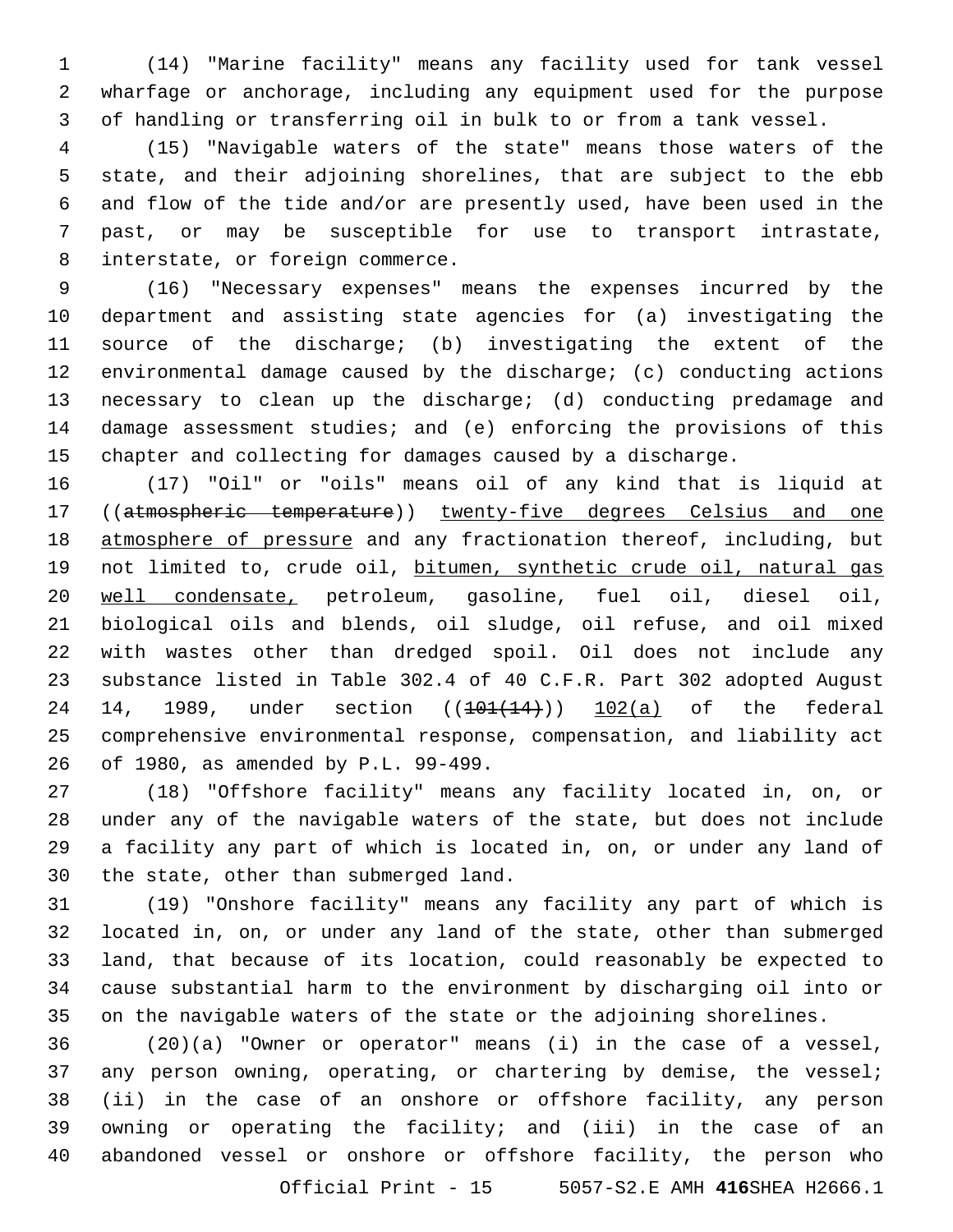owned or operated the vessel or facility immediately before its 2 abandonment.

 (b) "Operator" does not include any person who owns the land underlying a facility if the person is not involved in the operations 5 of the facility.

 (21) "Passenger vessel" means a ship of three hundred or more gross tons with a fuel capacity of at least six thousand gallons 8 carrying passengers for compensation.

 (22) "Person" means any political subdivision, government agency, municipality, industry, public or private corporation, copartnership, association, firm, individual, or any other entity whatsoever.

 (23) "Ship" means any boat, ship, vessel, barge, or other 13 floating craft of any kind.

 (24) "Spill" means an unauthorized discharge of oil or hazardous 15 substances into the waters of the state.

 (25) "Tank vessel" means a ship that is constructed or adapted to carry, or that carries, oil in bulk as cargo or cargo residue, and 18 that:

19 (a) Operates on the waters of the state; or

 (b) Transfers oil in a port or place subject to the jurisdiction 21 of this state.

 (26) "Waters of the state" includes lakes, rivers, ponds, streams, inland waters, underground water, salt waters, estuaries, tidal flats, beaches and lands adjoining the seacoast of the state, sewers, and all other surface waters and watercourses within the 26 jurisdiction of the state of Washington.

 (27) "Worst case spill" means: (a) In the case of a vessel, a spill of the entire cargo and fuel of the vessel complicated by adverse weather conditions; and (b) in the case of an onshore or offshore facility, the largest foreseeable spill in adverse weather conditions.31

 NEW SECTION. **Sec. 10.** A new section is added to chapter 88.16 33 RCW to read as follows:

 (1) The board of pilotage commissioners may adopt rules to implement this section. The rules may include tug escort requirements and other safety measures for oil tankers of greater than forty thousand deadweight tons, all articulated tug barges, and other towed waterborne vessels or barges within a two-mile radius of the Grays Harbor pilotage district as defined in RCW 88.16.050.

Official Print - 16 5057-S2.E AMH **416**SHEA H2666.1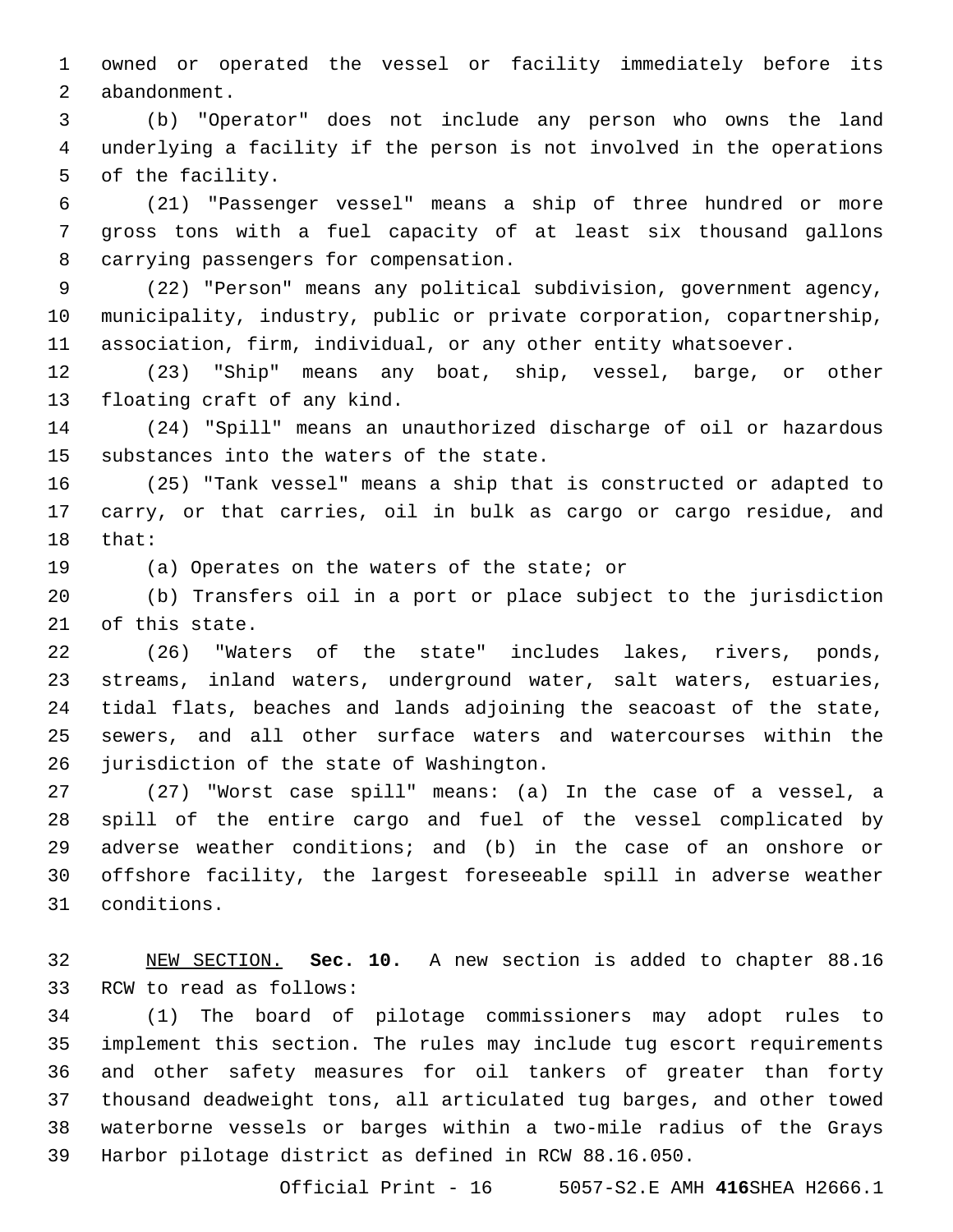(2)(a) Prior to proposing a draft rule, the board of pilotage commissioners must consult with the department of ecology, the United States coast guard, the Grays Harbor safety committee, area tribes, public ports, local governments, and other appropriate entities. The board of pilotage commissioners may not adopt rules under this section unless a state agency or a local jurisdiction, for a facility within Grays Harbor that is required to have a contingency plan 8 pursuant to chapter 90.56 RCW:

 (i) Makes a final determination or issues a final permit after 10 January 1, 2015, to site a new facility; or

 (ii) Provides authority to an existing facility to process or 12 receive crude oil for the first time.

 (b) This subsection does not apply to a transmission pipeline or 14 railroad facility.

15 (3) A rule adopted under this section must:

 (a) Be designed to achieve best achievable protection as defined 17 in RCW 88.46.010;

 (b) Ensure that any escort tugs used have an aggregate shaft horsepower equivalent to at least five percent of the deadweight tons of the escorted oil tanker or articulated tug barge; and

 (c) Ensure that escort tugs have sufficient mechanical 22 capabilities to provide for safe escort.

 (4) The provisions of this section do not apply to any enrolled 24 vessels.

 NEW SECTION. **Sec. 11.** A new section is added to chapter 81.04 26 RCW to read as follows:

 (1) The commission must require a railroad company that transports crude oil in Washington to submit information to the commission relating to the railroad company's ability to pay damages in the event of a spill or accident involving the transport of crude oil by the railroad company in Washington. A railroad company must include the information in the annual report submitted to the 33 commission pursuant to RCW 81.04.080.

 (2) The commission may not use the information submitted by a railroad company under this section as a basis for engaging in 36 economic regulation of a railroad company.

 (3) The commission may not use the information submitted by a railroad company under this section as a basis for penalizing a 39 railroad company.

Official Print - 17 5057-S2.E AMH **416**SHEA H2666.1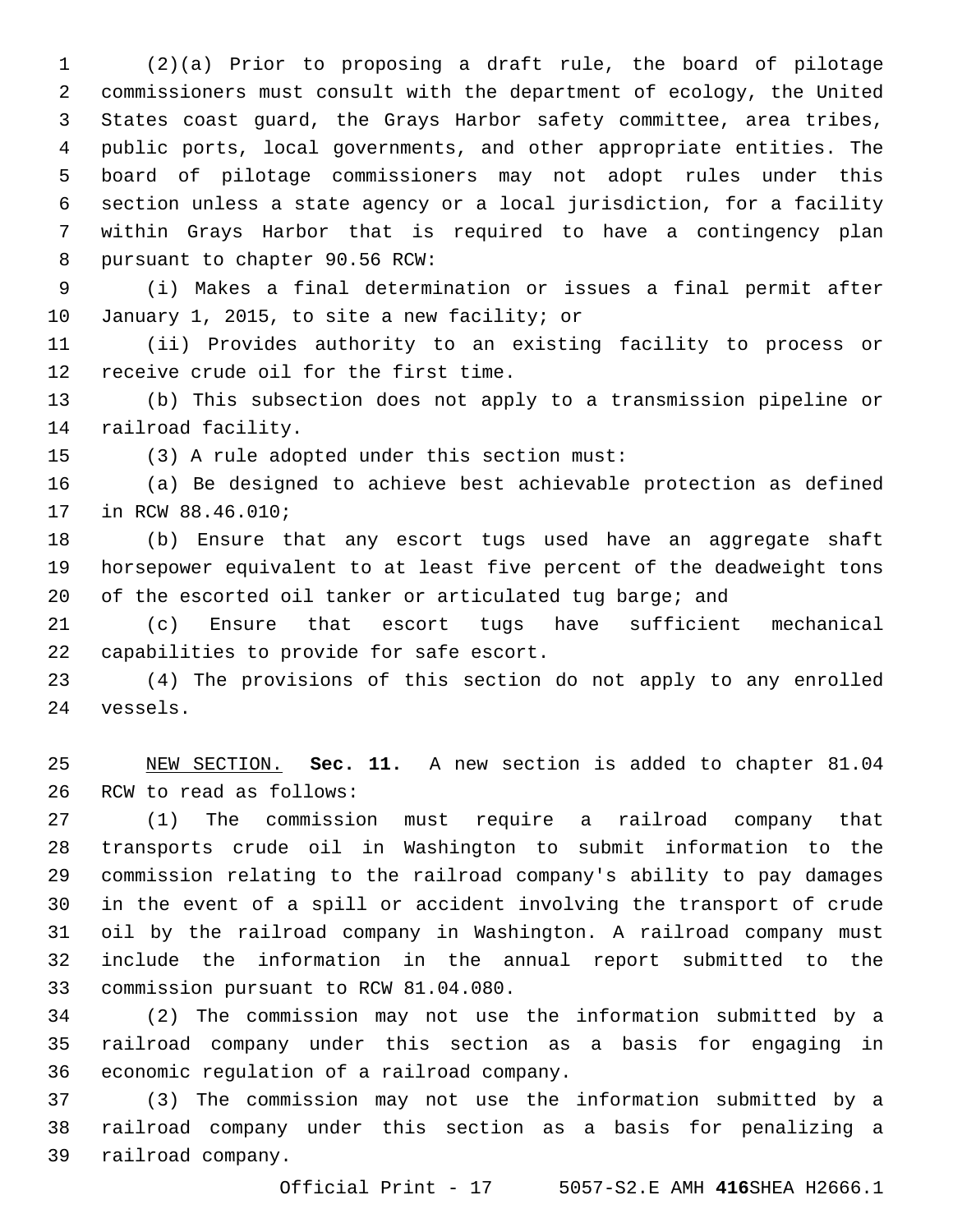(4) Nothing in this section may be construed as assigning liability to a railroad company or establishing liquidated damages for a spill or accident involving the transport of crude oil by a 4 railroad company.

 (5) The commission may adopt rules for implementing this section consistent with the requirements of RCW 81.04.080.6

 **Sec. 12.** RCW 81.53.240 and 1984 c 7 s 375 are each amended to 8 read as follows:

 (1) Except to the extent necessary to permit participation by first-class cities in the grade crossing protective fund, when an election to participate is made as provided in RCW 81.53.261 through 12 81.53.291, or to the extent a first-class city requests to participate in the commission's crossing safety inspection program 14 within the city, this chapter ((81.53 RCW)) is not operative within the limits of first-class cities, and does not apply to street railway lines operating on or across any street, alley, or other public place within the limits of any city, except that a streetcar line outside of cities of the first class shall not cross a railroad at grade without express authority from the commission. The commission may not change the location of a state highway without the approval of the secretary of transportation, or the location of any crossing thereon adopted or approved by the department of transportation, or grant a railroad authority to cross a state highway at grade without the consent of the secretary of 25 transportation.

 (2) Within thirty days of the effective date of this section, first-class cities must provide to the commission a list of all existing public crossings within the limits of a first-class city, 29 including over and under-crossings, including the United States department of transportation number for the crossing. Within thirty days of modifying, closing, or opening a grade crossing within the limits of a first-class city, the city must notify the commission in writing of the action taken, identifying the crossing by the United States department of transportation number. All requirements in this subsection are subject to the availability of amounts appropriated for the specific purposes described.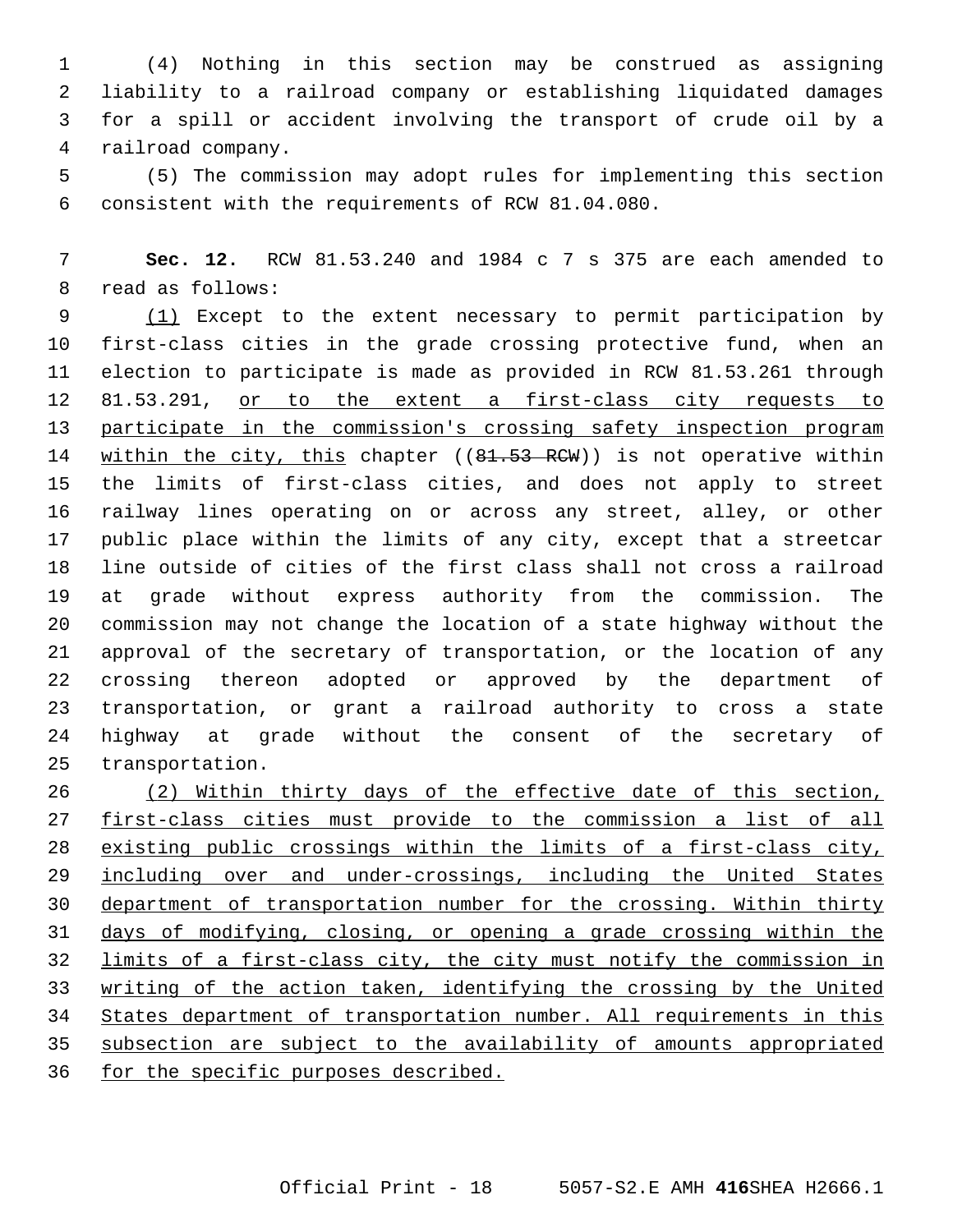**Sec. 13.** RCW 38.52.040 and 2011 1st sp.s. c 21 s 27, 2011 c 336 s 789, and 2011 c 79 s 9 are each reenacted and amended to read as 3 follows:

 (1) There is hereby created the emergency management council (hereinafter called the council), to consist of not more than seventeen members who shall be appointed by the adjutant general. The membership of the council shall include, but not be limited to, representatives of city and county governments, sheriffs and police chiefs, the Washington state patrol, the military department, the department of ecology, state and local fire chiefs, seismic safety experts, state and local emergency management directors, search and rescue volunteers, medical professions who have expertise in emergency medical care, building officials, and private industry. The representatives of private industry shall include persons knowledgeable in emergency and hazardous materials management. The councilmembers shall elect a chair from within the council membership. The members of the council shall serve without compensation, but may be reimbursed for their travel expenses incurred in the performance of their duties in accordance with RCW 43.03.050 and 43.03.060 as now existing or hereafter amended.

 (2) The emergency management council shall advise the governor and the director on all matters pertaining to state and local emergency management. The council may appoint such ad hoc committees, subcommittees, and working groups as are required to develop specific recommendations for the improvement of emergency management practices, standards, policies, or procedures. The council shall ensure that the governor receives an annual assessment of statewide emergency preparedness including, but not limited to, specific progress on hazard mitigation and reduction efforts, implementation of seismic safety improvements, reduction of flood hazards, and coordination of hazardous materials planning and response activities. The council or a subcommittee thereof shall periodically convene in special session and serve during those sessions as the state emergency response commission required by P.L. 99-499, the emergency planning and community right-to-know act. When sitting in session as the state emergency response commission, the council shall confine its deliberations to those items specified in federal statutes and state administrative rules governing the coordination of hazardous materials policy. Subject to the availability of amounts appropriated 40 for this specific purpose, the council must require local emergency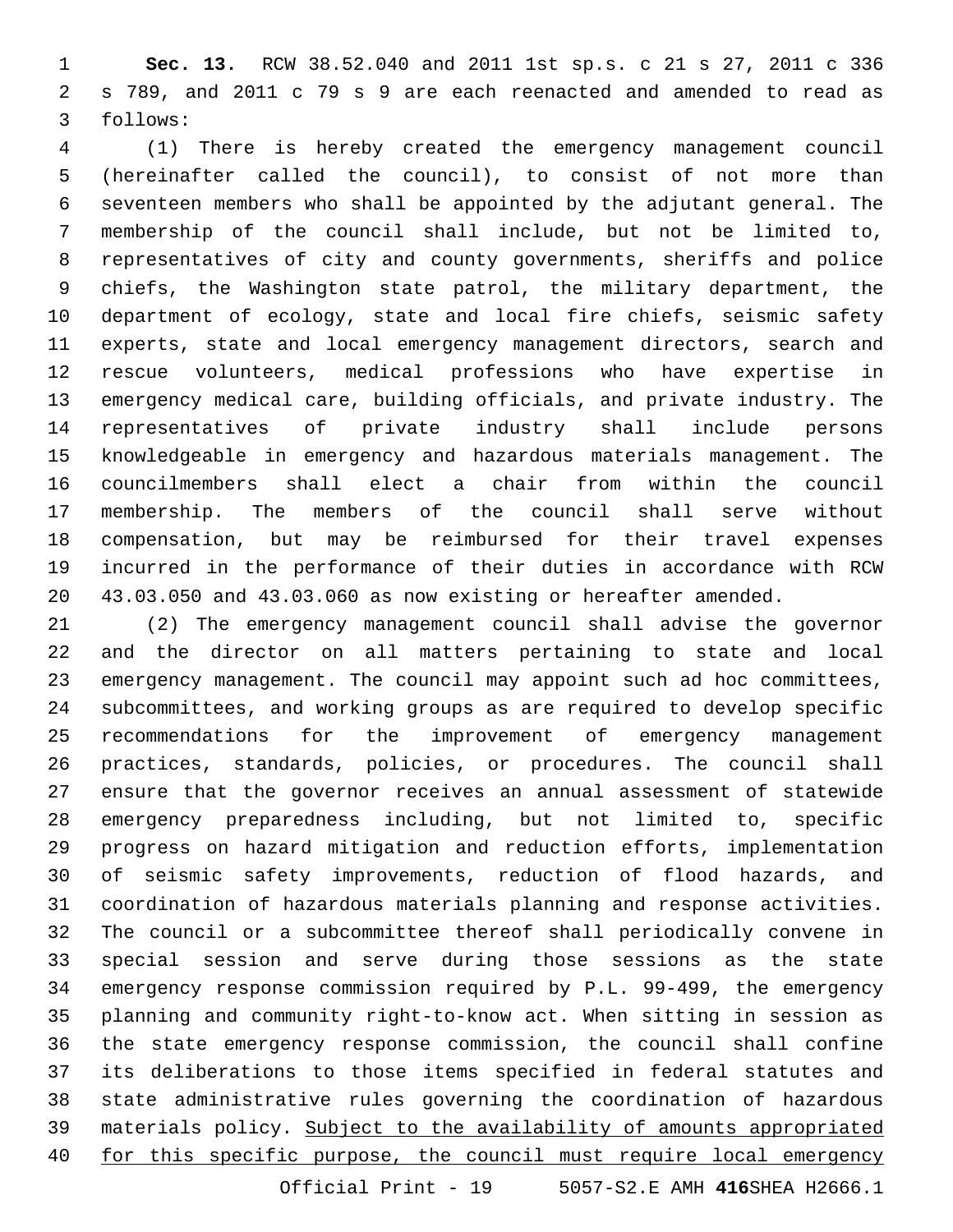planning organizations to submit hazardous materials plans and to update the plans on a five-year cycle for compliance review by the 3 director. The council shall review administrative rules governing state and local emergency management practices and recommend 5 necessary revisions to the director.

 (3)(a) The intrastate mutual aid committee is created and is a subcommittee of the emergency management council. The intrastate mutual aid committee consists of not more than five members who must be appointed by the council chair from council membership. The chair of the intrastate mutual aid committee is the military department representative appointed as a member of the council. Meetings of the intrastate mutual aid committee must be held at least annually.

 (b) In support of the intrastate mutual aid system established in chapter 38.56 RCW, the intrastate mutual aid committee shall develop and update guidelines and procedures to facilitate implementation of the intrastate mutual aid system by member jurisdictions, including but not limited to the following: Projected or anticipated costs; checklists and forms for requesting and providing assistance; recordkeeping; reimbursement procedures; and other implementation issues. These guidelines and procedures are not subject to the rule-21 making requirements of chapter 34.05 RCW.

 **Sec. 14.** RCW 38.52.070 and 1997 c 49 s 4 are each amended to 23 read as follows:

 (1) Each political subdivision of this state is hereby authorized and directed to establish a local organization or to be a member of a joint local organization for emergency management in accordance with the state comprehensive emergency management plan and program: PROVIDED, That a political subdivision proposing such establishment shall submit its plan and program for emergency management to the state director and secure his or her recommendations thereon, and verification of consistency with the state comprehensive emergency management plan, in order that the plan of the local organization for emergency management may be coordinated with the plan and program of 34 the state. Local comprehensive emergency management plans must:  $(a)$  Specify the use of the incident command system for multiagency/ multijurisdiction operations; and (b) include hazardous materials plans that are updated on a five-year cycle for compliance review by the director. No political subdivision may be required to include in its plan provisions for the emergency evacuation or relocation of Official Print - 20 5057-S2.E AMH **416**SHEA H2666.1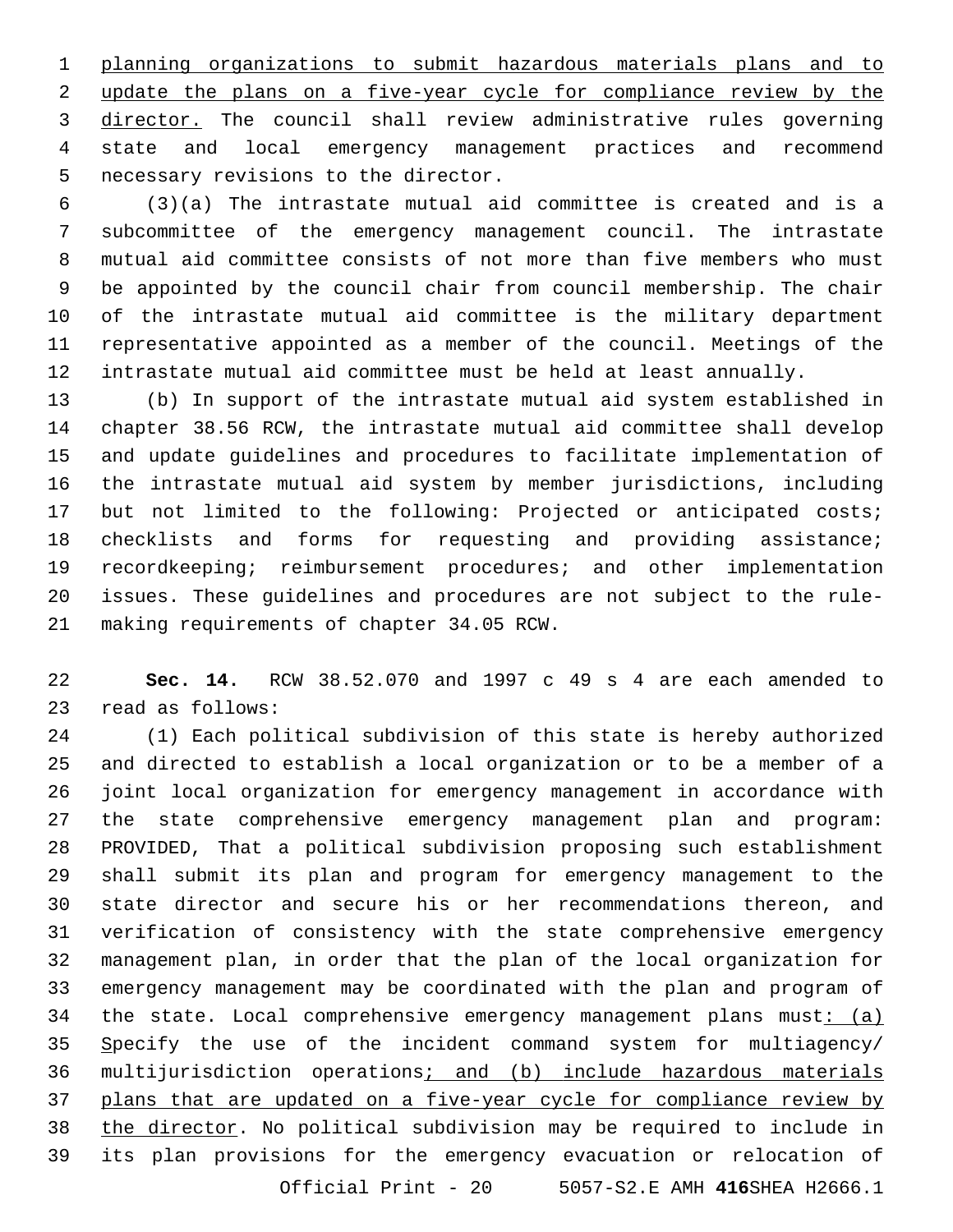residents in anticipation of nuclear attack. If the director's recommendations are adverse to the plan as submitted, and, if the local organization does not agree to the director's recommendations for modification to the proposal, the matter shall be referred to the council for final action. The director may authorize two or more political subdivisions to join in the establishment and operation of a joint local organization for emergency management as circumstances may warrant, in which case each political subdivision shall contribute to the cost of emergency management upon such fair and equitable basis as may be determined upon by the executive heads of the constituent subdivisions. If in any case the executive heads cannot agree upon the proper division of cost the matter shall be referred to the council for arbitration and its decision shall be final. When two or more political subdivisions join in the establishment and operation of a joint local organization for emergency management each shall pay its share of the cost into a special pooled fund to be administered by the treasurer of the most 18 populous subdivision, which fund shall be known as the . . . . . . emergency management fund. Each local organization or joint local organization for emergency management shall have a director who shall be appointed by the executive head of the political subdivision, and who shall have direct responsibility for the organization, administration, and operation of such local organization for emergency management, subject to the direction and control of such executive officer or officers. In the case of a joint local organization for emergency management, the director shall be appointed by the joint action of the executive heads of the constituent political subdivisions. Each local organization or joint local organization for emergency management shall perform emergency management functions within the territorial limits of the political subdivision within which it is organized, and, in addition, shall conduct such functions outside of such territorial limits as may be required pursuant to the provisions of this chapter.

 (2) In carrying out the provisions of this chapter each political subdivision, in which any disaster as described in RCW 38.52.020 occurs, shall have the power to enter into contracts and incur obligations necessary to combat such disaster, protecting the health and safety of persons and property, and providing emergency assistance to the victims of such disaster. Each political subdivision is authorized to exercise the powers vested under this Official Print - 21 5057-S2.E AMH **416**SHEA H2666.1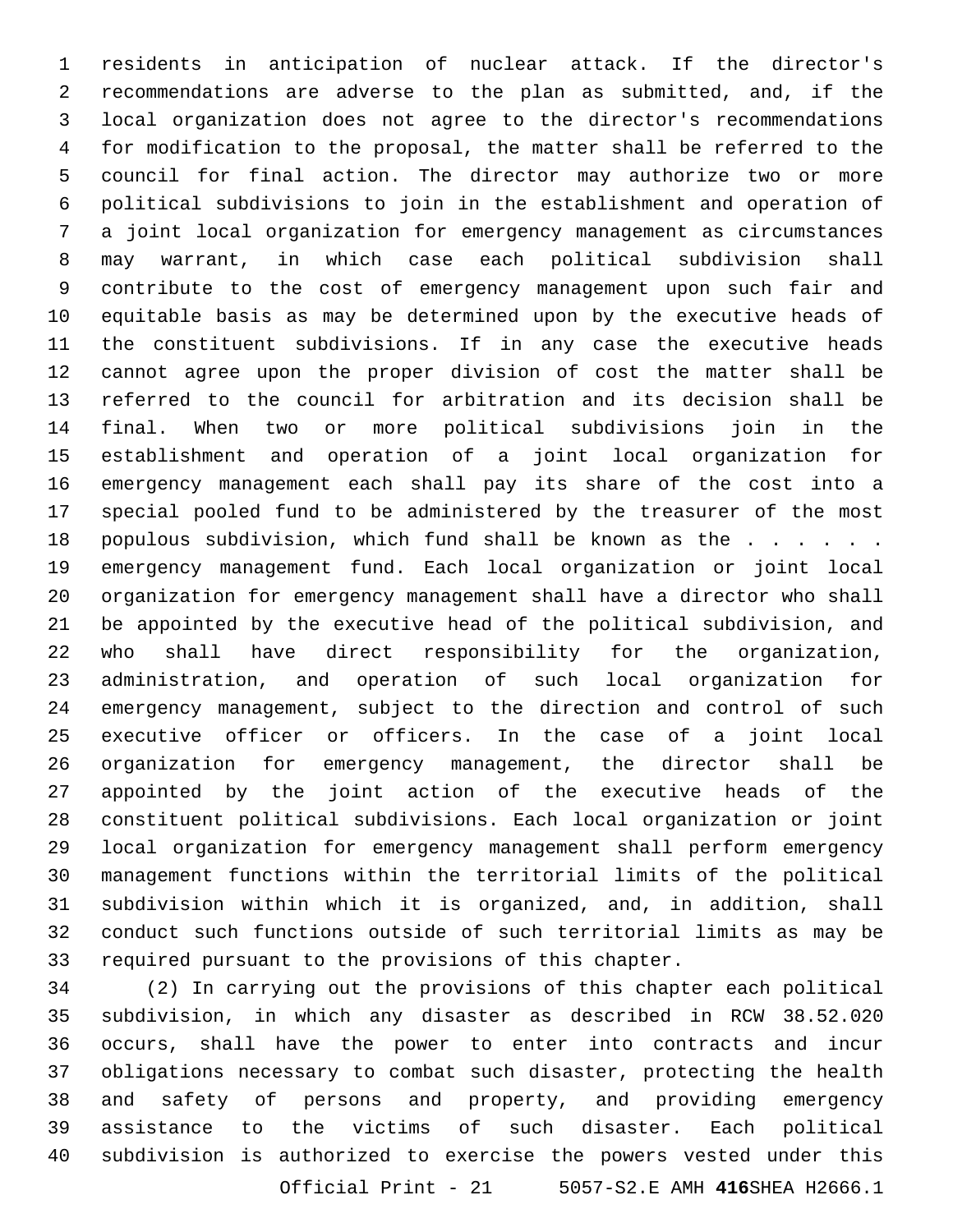section in the light of the exigencies of an extreme emergency situation without regard to time-consuming procedures and formalities prescribed by law (excepting mandatory constitutional requirements), including, but not limited to, budget law limitations, requirements of competitive bidding and publication of notices, provisions pertaining to the performance of public work, entering into contracts, the incurring of obligations, the employment of temporary workers, the rental of equipment, the purchase of supplies and materials, the levying of taxes, and the appropriation and 10 expenditures of public funds.

 **Sec. 15.** RCW 81.53.010 and 2013 c 23 s 302 are each amended to 12 read as follows:

13 The definitions in this section apply throughout this chapter unless the context clearly requires otherwise.

15 ((The term)) (1) "Commission( $(\tau)$ )" ((when used in this chapter,)) means the utilities and transportation commission of Washington.

17 ((The term)) (2) "Highway(( $\tau$ ))" ((when used in this chapter,)) includes all state and county roads, streets, alleys, avenues, boulevards, parkways, and other public places actually open and in use, or to be opened and used, for travel by the public.

21 ((The term)) (3) "Railroad( $(\tau)$ )" ((when used in this chapter,)) means every railroad, including interurban and suburban electric railroads, by whatsoever power operated, for the public use in the conveyance of persons or property for hire, with all bridges, ferries, tunnels, equipment, switches, spurs, sidings, tracks, stations, and terminal facilities of every kind, used, operated, controlled, managed, or owned by or in connection therewith. The 28 ((said)) term ((shall)) also includes every logging and other industrial railway owned or operated primarily for the purpose of carrying the property of its owners or operators or of a limited class of persons, with all tracks, spurs, and sidings used in 32 connection therewith. The  $((\text{said}))$  term  $((\text{shall}))$  does not include street railways operating within the limits of any incorporated city 34 or town.

35 ((The term))  $(4)$  "Railroad company(( $7$ ))" ((when used in this ehapter,)) includes every corporation, company, association, joint stock association, partnership, or person, its, their, or his or her lessees, trustees, or receivers appointed by any court whatsoever,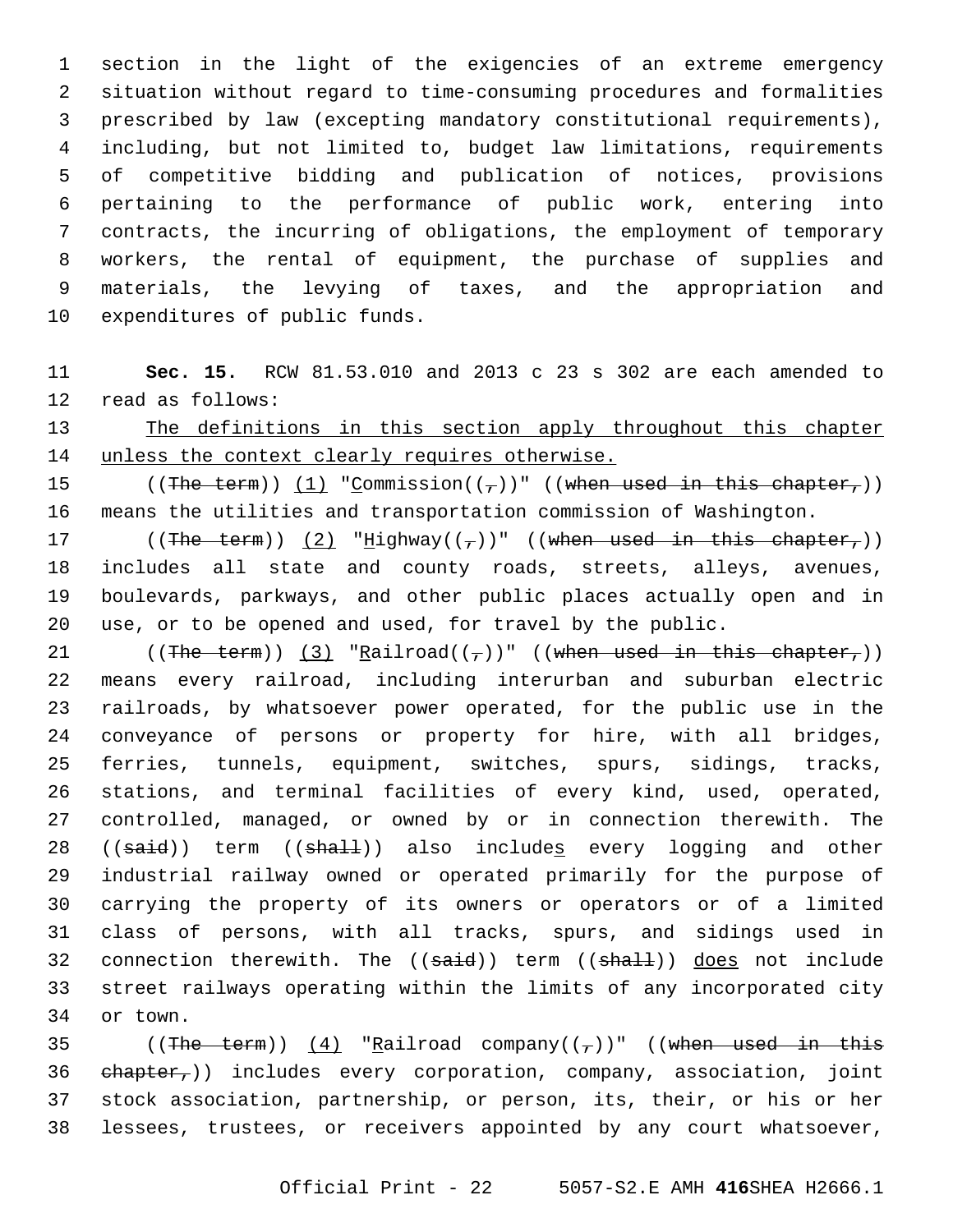1 owning, operating, controlling, or managing any railroad(( $\frac{1}{2}$  as that 2 term is defined in this section)). 3 ((The term)) (5) "Over-crossing( $(\tau)$ )" ((when used in this 4 ehapter,)) means any point or place where a highway crosses a 5 railroad by passing above the same. "Over-crossing" also means any 6 point or place where one railroad crosses another railroad not at 7 grade. 8 ((The term)) (6) "Under-crossing( $(\tau)$ )" ((when used in this 9 chapter,)) means any point or place where a highway crosses a 10 railroad by passing under the same. "Under-crossing" also means any 11 point or place where one railroad crosses another railroad not at 12 grade. 13 ((The term "over-crossing" or "under-crossing," shall also mean 14 any point or place where one railroad crosses another railroad not at 15 <del>grade.</del> 16 The term))  $(7)$  "Grade crossing( $(\tau)$ )" ((when used in this 17 ehapter,)) means any point or place where a railroad crosses a 18 highway or a highway crosses a railroad or one railroad crosses 19 another, at a common grade. 20 (8) "Private crossing" means any point or place where a railroad 21 crosses a private road at grade or a private road crosses a railroad 22 at grade, where the private road is not a highway. 23 NEW SECTION. **Sec. 16.** A new section is added to chapter 81.53 24 RCW to read as follows: 25 (1) To address the potential public safety hazards presented by 26 private crossings in the state and by the transportation of hazardous 27 materials in the state, including crude oil, the commission is 28 authorized to adopt rules establishing criteria for inspection of 29 private crossings and governing safety standards for private 30 crossings along the railroad tracks over which crude oil is 31 transported in the state, including, but not limited to, requirements 32 for signage. 33 (2) Nothing in this section modifies existing agreements between 34 the railroad company and the landowner governing cost allocation for 35 upgrades to private crossing or liability for injuries or damages 36 occurring at the private crossing.

37 (3) All requirements in this section are subject to the 38 availability of amounts appropriated for the specific purposes described.39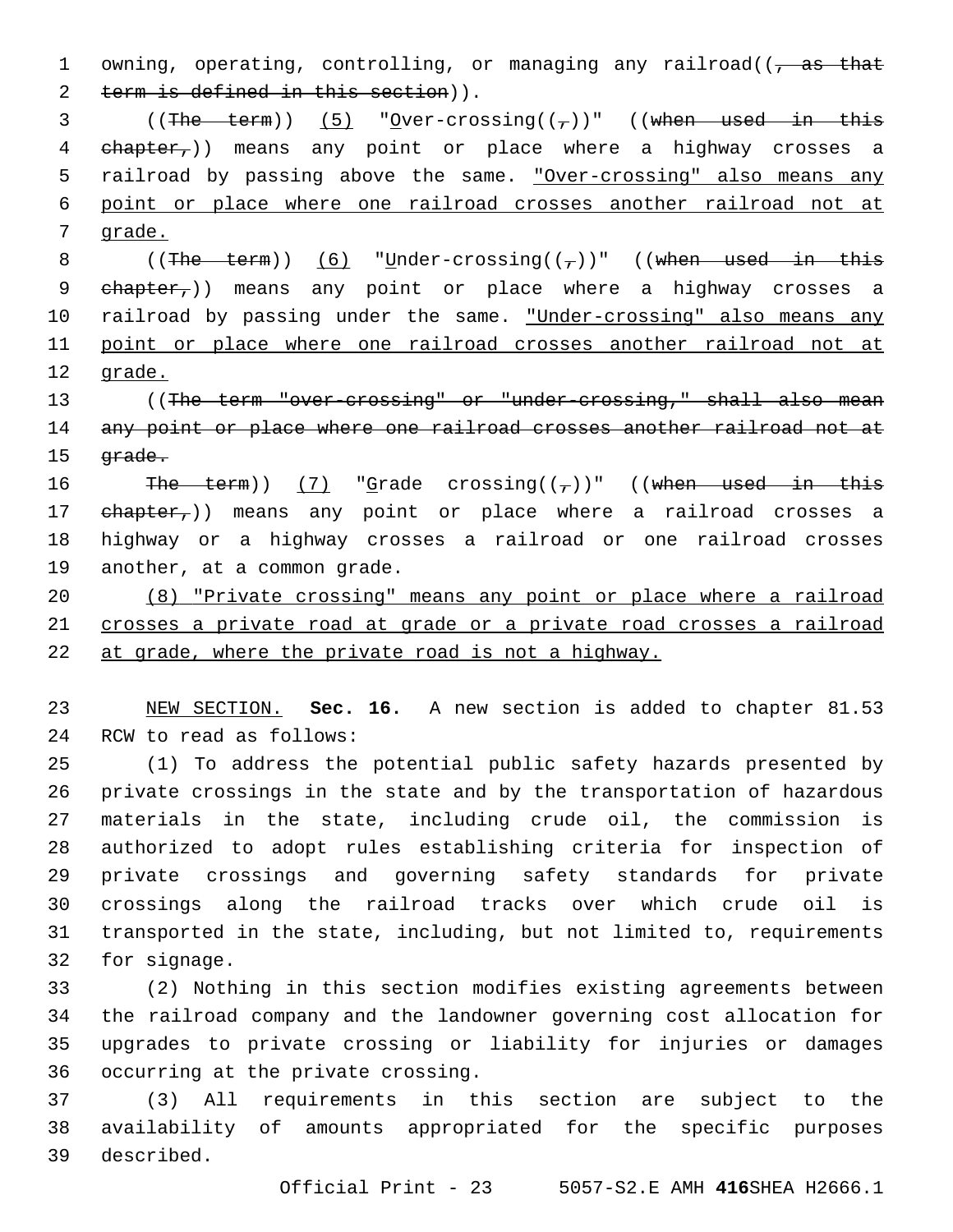NEW SECTION. **Sec. 17.** (1)(a) The department of ecology must convene a panel consisting of representatives from: The oil and rail industries, businesses that are recipients of liquid bulk crude oil, Columbia river harbor safety committees, maritime fire safety associations, the United States coast guard, Columbia river public ports in Oregon and Washington, and Columbia river pilots.

 (b) The panel convened under (a) of this subsection must evaluate and assess vessel traffic management and vessel traffic safety within 9 the Columbia river.

 (2) The panel shall convene no more than four times to assess and evaluate: (a) The need for tug escorts for oil tankers of greater than forty thousand deadweight tons, all articulated tug barges, and other towed waterborne vessels or barges; (b) best achievable protection; and (c) required tug capabilities to ensure safe escort 15 of vessels on the Columbia river.

 (3) By December 15, 2016, the department of ecology must provide to the appropriate committees of the legislature recommendations for vessel traffic management and vessel traffic safety on the Columbia 19 river.

 (4) All requirements in this section are subject to the availability of amounts appropriated for the specific purposes 22 described.

 NEW SECTION. **Sec. 18.** A new section is added to chapter 81.44 24 RCW to read as follows:

 Commission employees certified by the federal railroad administration to perform hazardous materials inspections may enter the property of any business that receives, ships, or offers for shipment hazardous materials by rail. Entry shall be at a reasonable time and in a reasonable manner. The purpose of entry is limited to performing inspections, investigations, or surveillance of equipment, records, and operations relating to the packaging, loading, unloading, or transportation of hazardous materials by rail, pursuant only to the state participation program outlined in 49 C.F.R. Part 212. The term "business" is all inclusive and is not limited to 35 common carriers or public service companies.

 **Sec. 19.** RCW 81.24.010 and 2007 c 234 s 21 are each amended to 37 read as follows: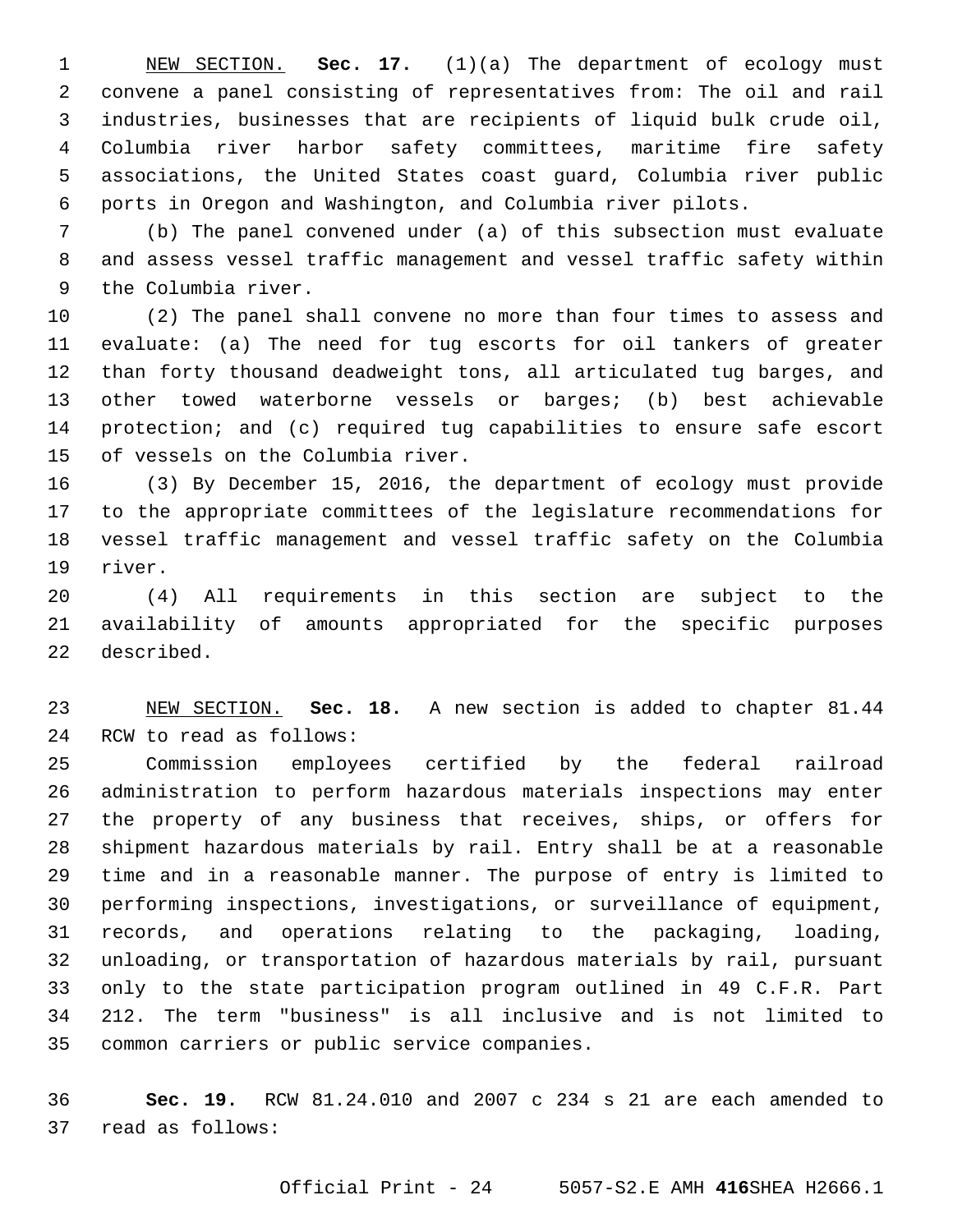(1) Every company subject to regulation by the commission, except those listed in subsection (3) of this section, shall, on or before the date specified by the commission for filing annual reports under RCW 81.04.080, file with the commission a statement on oath showing its gross operating revenue from intrastate operations for the preceding calendar year, or portion thereof, and pay to the commission a fee equal to one-tenth of one percent of the first fifty thousand dollars of gross operating revenue, plus two-tenths of one percent of any gross operating revenue in excess of fifty thousand dollars, except railroad companies which shall each pay to the 11 commission a fee ((equal)) up to ((one)) two and one-half percent of 12 its intrastate gross operating revenue for the purpose of 13 administering the rail safety program. The commission may, by rule, set minimum fees that do not exceed the cost of collecting the fees. The commission may by rule waive any or all of the minimum fee established pursuant to this section. Any railroad association that qualifies as a nonprofit charitable organization under the federal 18 internal revenue code section  $501(c)(3)$  is exempt from the fee 19 required under this subsection.

 (2) The percentage rates of gross operating revenue to be paid in any one year may be decreased by the commission for any class of companies subject to the payment of such fees, by general order entered before March 1st of such year, and for such purpose railroad companies are classified as class two. Every other company subject to regulation by the commission, for which regulatory fees are not otherwise fixed by law, shall pay fees as herein provided and shall constitute additional classes according to kinds of businesses 28 engaged in.

 (3) This section does not apply to private nonprofit transportation providers, auto transportation companies, charter party carriers and excursion service carriers, solid waste collection companies, motor freight carriers, household goods carriers, commercial ferries, and low-level radioactive waste storage 34 facilities.

 **Sec. 20.** RCW 42.56.270 and 2014 c 192 s 6, 2014 c 174 s 5, and 2014 c 144 s 6 are each reenacted and amended to read as follows: The following financial, commercial, and proprietary information 38 is exempt from disclosure under this chapter: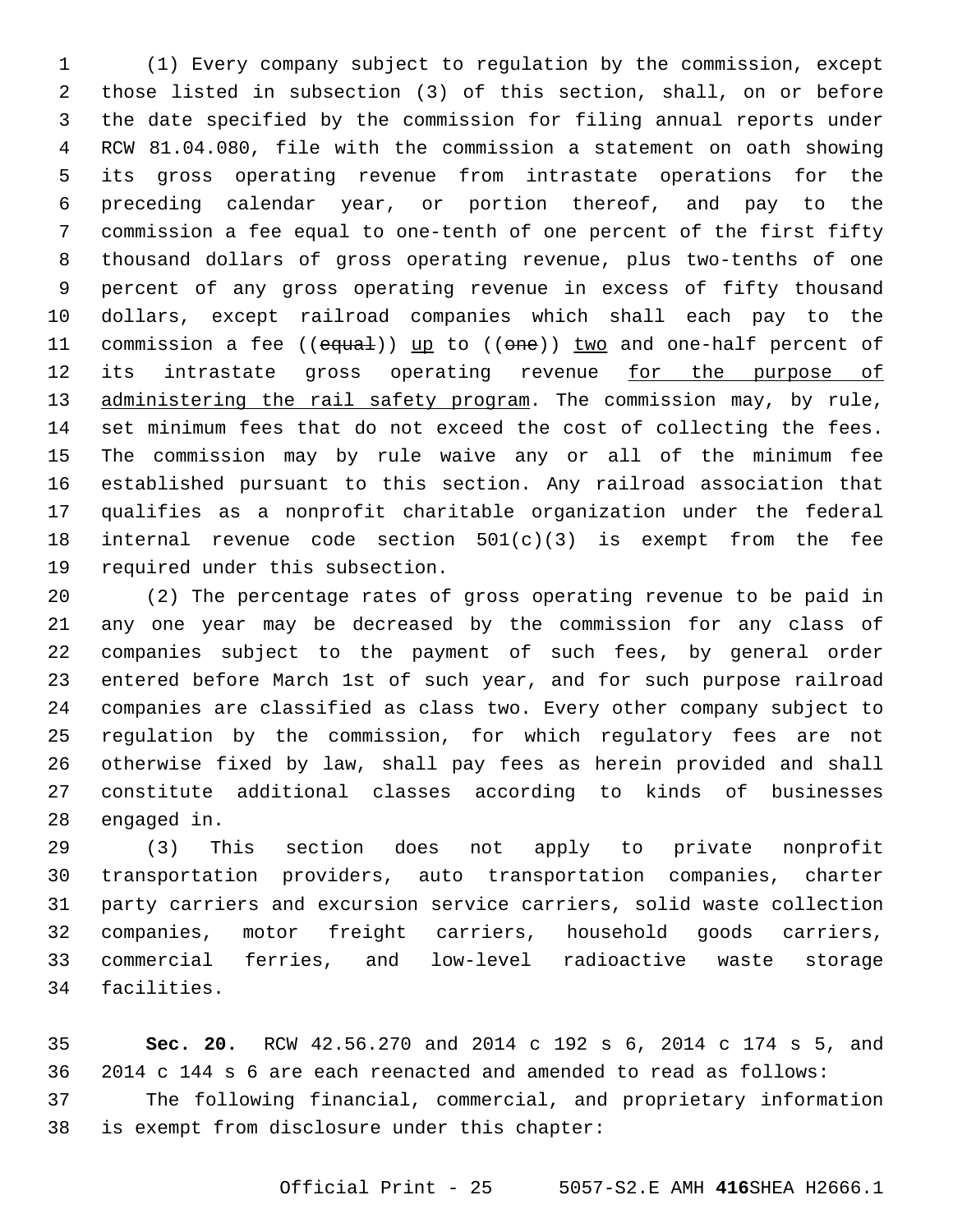(1) Valuable formulae, designs, drawings, computer source code or object code, and research data obtained by any agency within five years of the request for disclosure when disclosure would produce 4 private gain and public loss;

 (2) Financial information supplied by or on behalf of a person, firm, or corporation for the purpose of qualifying to submit a bid or proposal for (a) a ferry system construction or repair contract as required by RCW 47.60.680 through 47.60.750 or (b) highway construction or improvement as required by RCW 47.28.070;

 (3) Financial and commercial information and records supplied by private persons pertaining to export services provided under chapters 43.163 and 53.31 RCW, and by persons pertaining to export projects 13 under RCW 43.23.035;

 (4) Financial and commercial information and records supplied by businesses or individuals during application for loans or program services provided by chapters 43.325, 43.163, 43.160, 43.330, and 43.168 RCW, or during application for economic development loans or 18 program services provided by any local agency;

 (5) Financial information, business plans, examination reports, and any information produced or obtained in evaluating or examining a business and industrial development corporation organized or seeking 22 certification under chapter 31.24 RCW;

 (6) Financial and commercial information supplied to the state investment board by any person when the information relates to the investment of public trust or retirement funds and when disclosure would result in loss to such funds or in private loss to the 27 providers of this information;

(7) Financial and valuable trade information under RCW 51.36.120;

 (8) Financial, commercial, operations, and technical and research information and data submitted to or obtained by the clean Washington center in applications for, or delivery of, program services under 32 chapter 70.95H RCW;

 (9) Financial and commercial information requested by the public stadium authority from any person or organization that leases or uses the stadium and exhibition center as defined in RCW 36.102.010;

 (10)(a) Financial information, including but not limited to account numbers and values, and other identification numbers supplied by or on behalf of a person, firm, corporation, limited liability company, partnership, or other entity related to an application for a horse racing license submitted pursuant to RCW 67.16.260(1)(b),

Official Print - 26 5057-S2.E AMH **416**SHEA H2666.1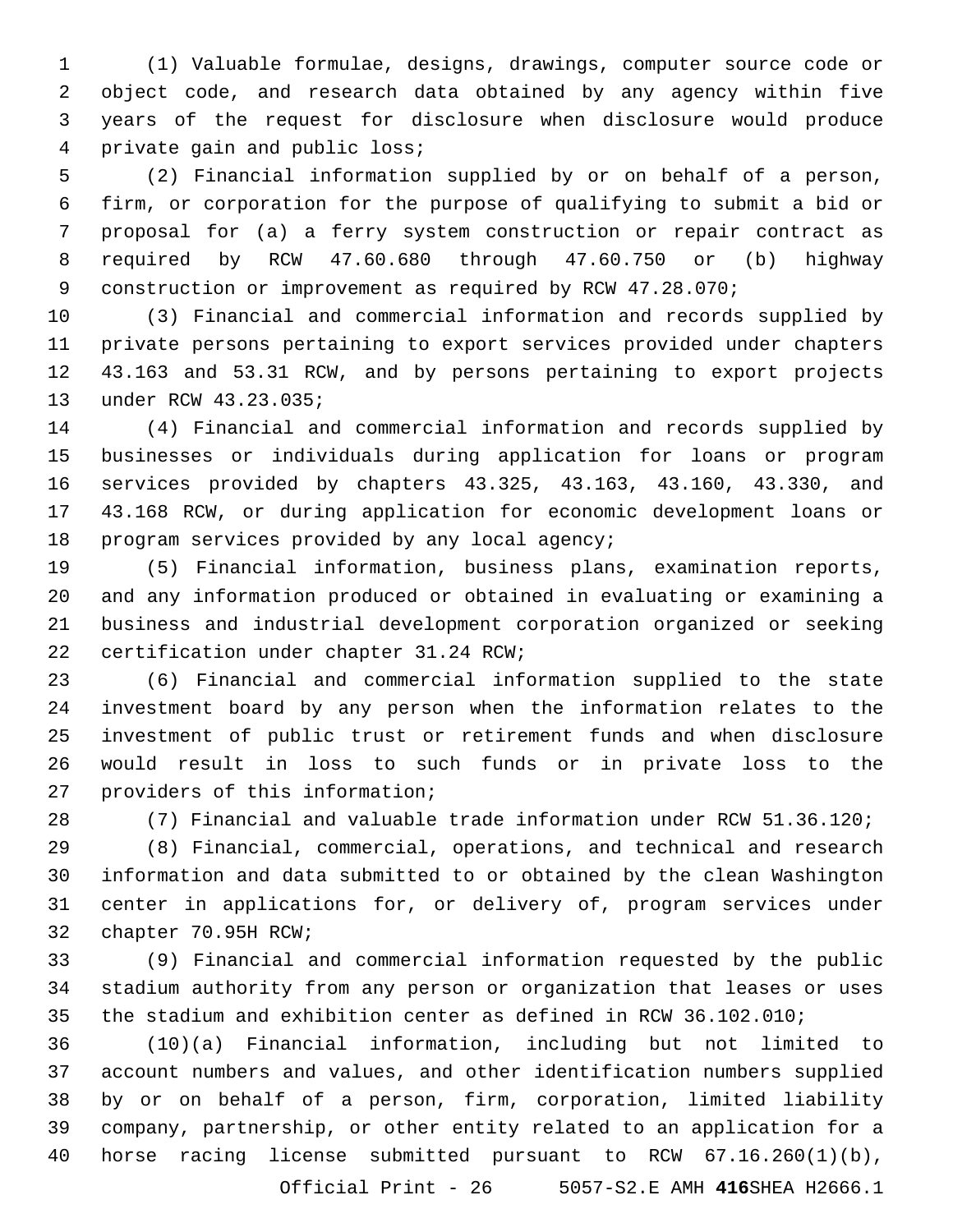marijuana producer, processor, or retailer license, liquor license, 2 gambling license, or lottery retail license;

 (b) Internal control documents, independent auditors' reports and financial statements, and supporting documents: (i) Of house-banked social card game licensees required by the gambling commission pursuant to rules adopted under chapter 9.46 RCW; or (ii) submitted by tribes with an approved tribal/state compact for class III gaming;

 (11) Proprietary data, trade secrets, or other information that relates to: (a) A vendor's unique methods of conducting business; (b) data unique to the product or services of the vendor; or (c) determining prices or rates to be charged for services, submitted by any vendor to the department of social and health services for purposes of the development, acquisition, or implementation of state purchased health care as defined in RCW 41.05.011;

 (12)(a) When supplied to and in the records of the department of 16 commerce:

 (i) Financial and proprietary information collected from any person and provided to the department of commerce pursuant to RCW 19 43.330.050(8); and

 (ii) Financial or proprietary information collected from any person and provided to the department of commerce or the office of the governor in connection with the siting, recruitment, expansion, retention, or relocation of that person's business and until a siting decision is made, identifying information of any person supplying information under this subsection and the locations being considered for siting, relocation, or expansion of a business;

 (b) When developed by the department of commerce based on information as described in (a)(i) of this subsection, any work 29 product is not exempt from disclosure;

 (c) For the purposes of this subsection, "siting decision" means 31 the decision to acquire or not to acquire a site;

 (d) If there is no written contact for a period of sixty days to the department of commerce from a person connected with siting, recruitment, expansion, retention, or relocation of that person's business, information described in (a)(ii) of this subsection will be 36 available to the public under this chapter;

 (13) Financial and proprietary information submitted to or obtained by the department of ecology or the authority created under chapter 70.95N RCW to implement chapter 70.95N RCW;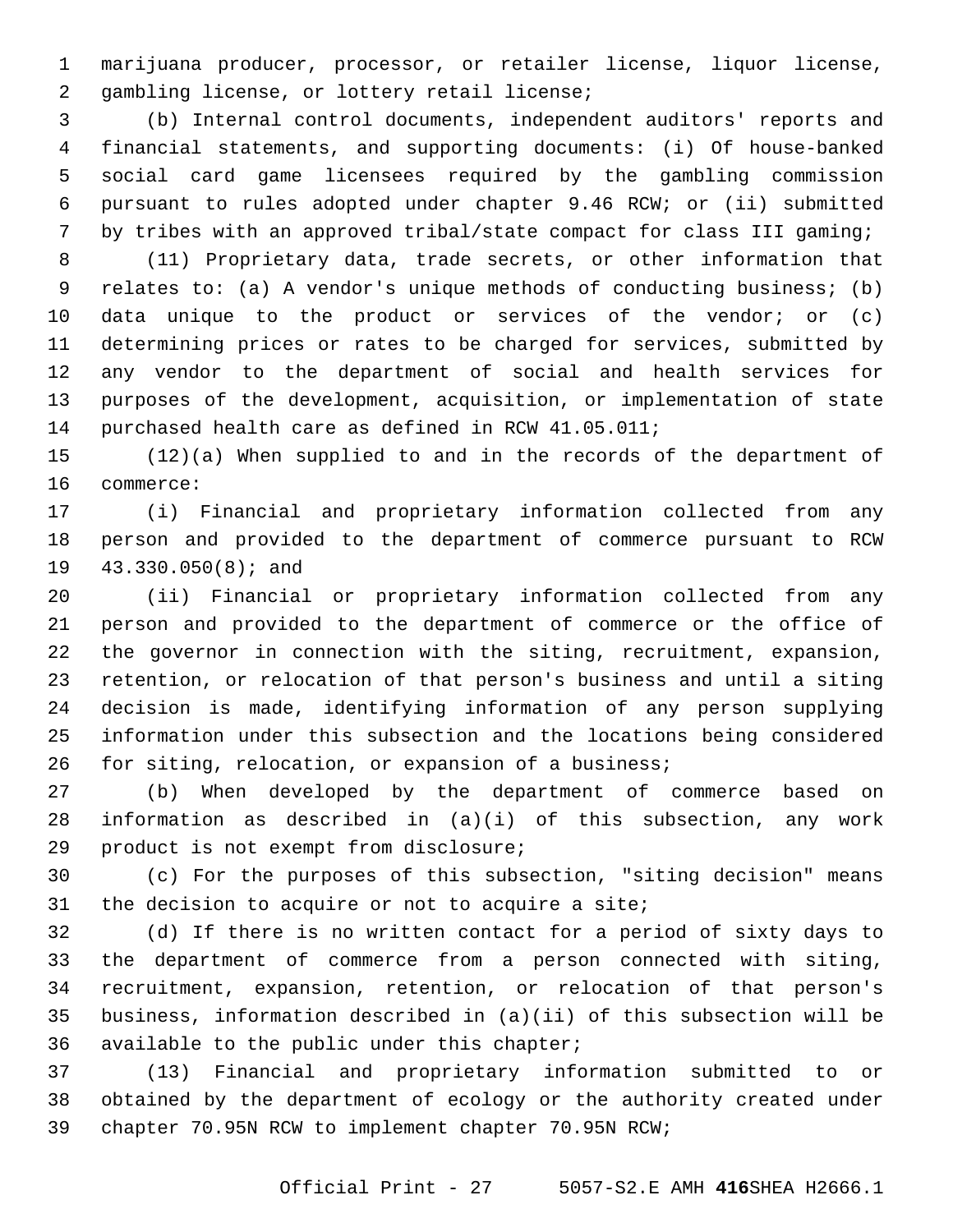(14) Financial, commercial, operations, and technical and research information and data submitted to or obtained by the life sciences discovery fund authority in applications for, or delivery of, grants under chapter 43.350 RCW, to the extent that such information, if revealed, would reasonably be expected to result in 6 private loss to the providers of this information;

 (15) Financial and commercial information provided as evidence to the department of licensing as required by RCW 19.112.110 or 19.112.120, except information disclosed in aggregate form that does not permit the identification of information related to individual 11 fuel licensees;

 (16) Any production records, mineral assessments, and trade secrets submitted by a permit holder, mine operator, or landowner to the department of natural resources under RCW 78.44.085;

 (17)(a) Farm plans developed by conservation districts, unless permission to release the farm plan is granted by the landowner or operator who requested the plan, or the farm plan is used for the 18 application or issuance of a permit;

 (b) Farm plans developed under chapter 90.48 RCW and not under the federal clean water act, 33 U.S.C. Sec. 1251 et seq., are subject 21 to RCW 42.56.610 and 90.64.190;

 (18) Financial, commercial, operations, and technical and research information and data submitted to or obtained by a health sciences and services authority in applications for, or delivery of, grants under RCW 35.104.010 through 35.104.060, to the extent that such information, if revealed, would reasonably be expected to result 27 in private loss to providers of this information;

 (19) Information gathered under chapter 19.85 RCW or RCW 34.05.328 that can be identified to a particular business;

 (20) Financial and commercial information submitted to or obtained by the University of Washington, other than information the university is required to disclose under RCW 28B.20.150, when the information relates to investments in private funds, to the extent that such information, if revealed, would reasonably be expected to result in loss to the University of Washington consolidated endowment fund or to result in private loss to the providers of this 37 information; ((and))

 (21) Market share data submitted by a manufacturer under RCW 70.95N.190(4); ((and))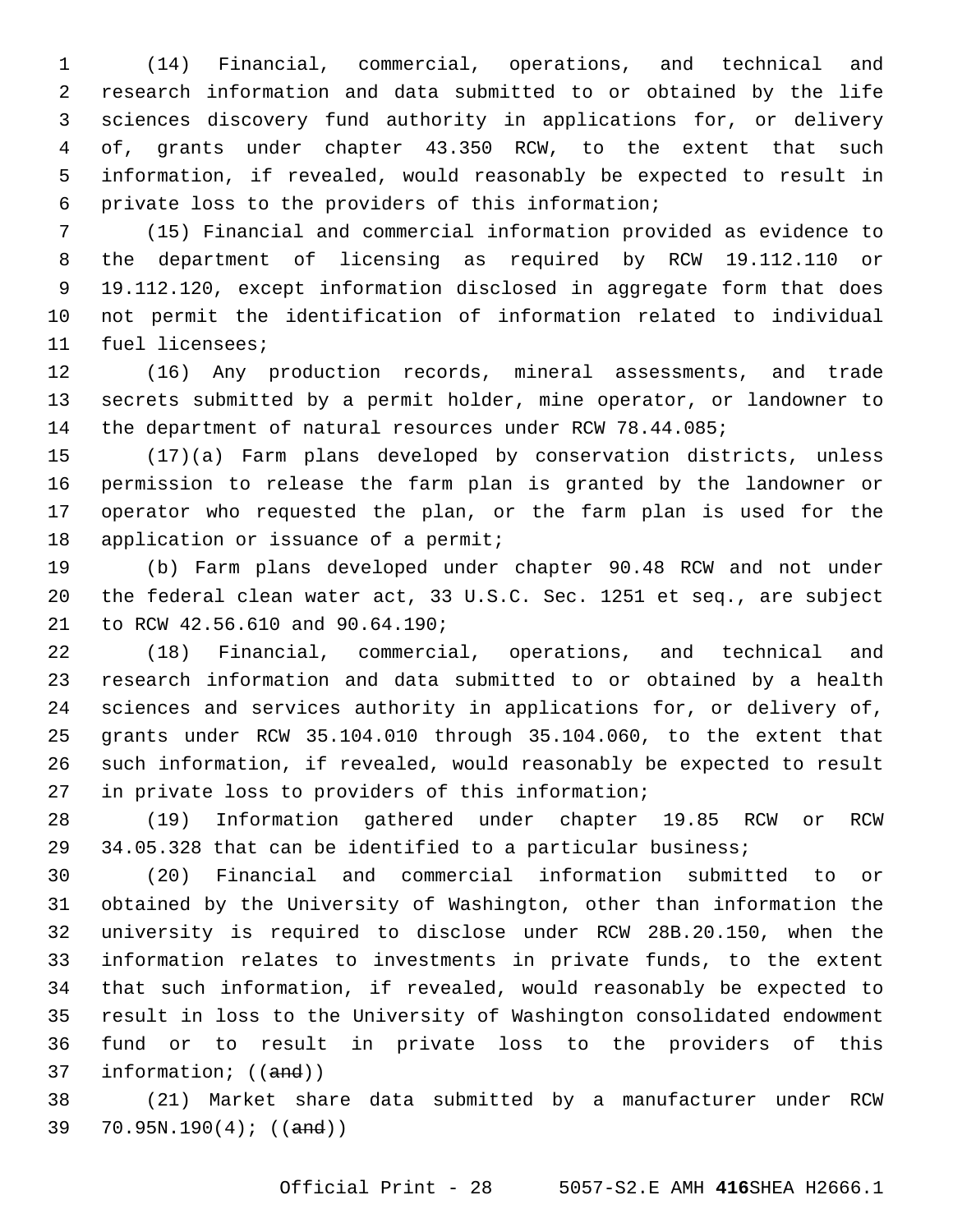(22) Financial information supplied to the department of financial institutions or to a portal under RCW 21.20.883, when filed by or on behalf of an issuer of securities for the purpose of obtaining the exemption from state securities registration for small securities offerings provided under RCW 21.20.880 or when filed by or on behalf of an investor for the purpose of purchasing such securities; and

 (23) Unaggregated or individualized information shared as part of notices of transfer of crude oil that is financial, proprietary, or commercial information, submitted to the department of ecology pursuant to section 6 of this act, and in the possession of the department of ecology or any entity with which the department of 13 ecology has shared it.

 NEW SECTION. **Sec. 21.** The senate energy, environment, and telecommunications committee and the house of representatives environment committee must hold at least one joint meeting on oil spill prevention and response activities for international transport of liquid bulk crude oil. The committees may invite representatives of affected parties from the United States and Canada to address cooperative prevention and emergency response activities between shared international and state borders; expected risks posed by transport of Canadian crude oil or liquid bulk crude oil throughout the Pacific Northwest region; and an update of the marine transport of liquid bulk crude oil through the Pacific Northwest region.

 NEW SECTION. **Sec. 22.** If any provision of this act or its application to any person or circumstance is held invalid, the remainder of the act or the application of the provision to other 28 persons or circumstances is not affected."

EFFECT: Makes the following changes to the striking amendment adopted by the house of representatives appropriations Committee:

(1) Revises utilities and transportation commission (UTC) regulatory fees to be up to 2.5 percent of intrastate operating revenues, eliminating the authority for the UTC to adopt a surcharge by rule.

(2) Eliminates certificate of financial responsibility requirements for railroads and eliminates changes to existing financial responsibility requirements to railroads and vessels.

(3) Requires railroad companies to provide information relating to the ability to pay for damages in the event of an accident or oil spill in the annual reports submitted by railroads to the UTC.